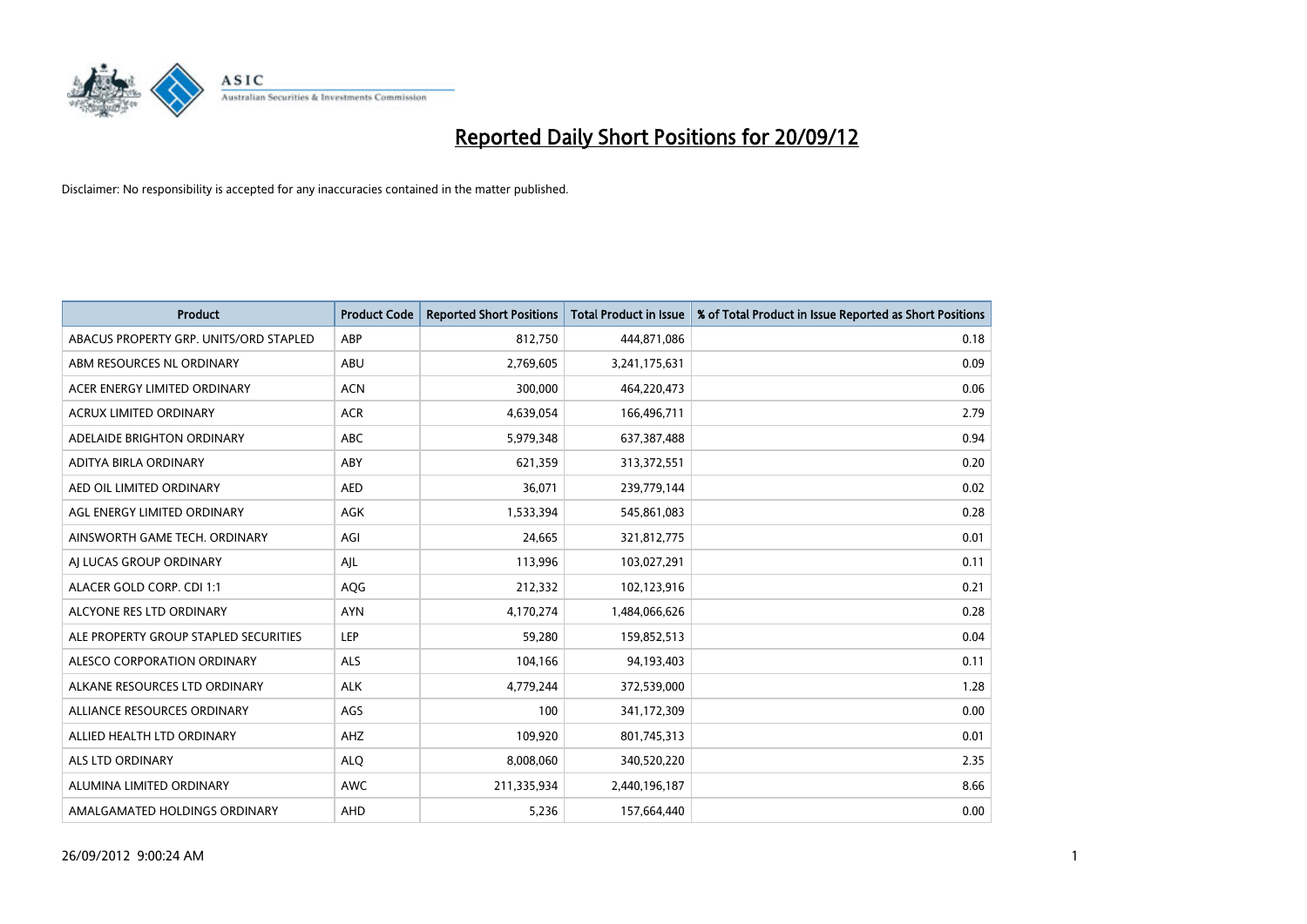

| <b>Product</b>                          | <b>Product Code</b> | <b>Reported Short Positions</b> | <b>Total Product in Issue</b> | % of Total Product in Issue Reported as Short Positions |
|-----------------------------------------|---------------------|---------------------------------|-------------------------------|---------------------------------------------------------|
| AMCOR LIMITED ORDINARY                  | <b>AMC</b>          | 3,629,586                       | 1,206,684,923                 | 0.30                                                    |
| AMP LIMITED ORDINARY                    | AMP                 | 8,787,578                       | 2,894,931,180                 | 0.30                                                    |
| AMPELLA MINING ORDINARY                 | <b>AMX</b>          | 5,102,311                       | 246,800,493                   | 2.07                                                    |
| ANGLOGOLD ASHANTI CDI 5:1               | AGG                 | 1,000                           | 89,207,765                    | 0.00                                                    |
| ANSELL LIMITED ORDINARY                 | <b>ANN</b>          | 4,345,085                       | 130,745,985                   | 3.32                                                    |
| ANTARES ENERGY LTD ORDINARY             | <b>AZZ</b>          | 366,757                         | 257,000,000                   | 0.14                                                    |
| ANZ BANKING GRP LTD ORDINARY            | ANZ                 | 8,854,952                       | 2,717,289,534                 | 0.33                                                    |
| APA GROUP STAPLED SECURITIES            | <b>APA</b>          | 34,096,913                      | 651,633,068                   | 5.23                                                    |
| APN NEWS & MEDIA ORDINARY               | <b>APN</b>          | 12,630,426                      | 649,010,756                   | 1.95                                                    |
| AQUARIUS PLATINUM. ORDINARY             | <b>AOP</b>          | 18,495,163                      | 472,851,336                   | 3.91                                                    |
| AQUILA RESOURCES ORDINARY               | <b>AQA</b>          | 9,178,005                       | 411,804,442                   | 2.23                                                    |
| ARAFURA RESOURCE LTD ORDINARY           | <b>ARU</b>          | 5,974,972                       | 396,004,144                   | 1.51                                                    |
| ARB CORPORATION ORDINARY                | <b>ARP</b>          | 26,393                          | 72,481,302                    | 0.04                                                    |
| ARDENT LEISURE GROUP STAPLED SECURITIES | AAD                 | 144,944                         | 380,315,114                   | 0.04                                                    |
| ARISTOCRAT LEISURE ORDINARY             | <b>ALL</b>          | 22,479,224                      | 550,502,889                   | 4.08                                                    |
| ARRIUM LTD ORDINARY                     | ARI                 | 24,878,054                      | 1,345,665,626                 | 1.85                                                    |
| ASCIANO LIMITED ORDINARY                | <b>AIO</b>          | 4,880,216                       | 975,385,664                   | 0.50                                                    |
| ASG GROUP LIMITED ORDINARY              | <b>ASZ</b>          | 617,289                         | 177, 187, 512                 | 0.35                                                    |
| ASPEN GROUP ORD/UNITS STAPLED           | <b>APZ</b>          | 678,770                         | 600,507,326                   | 0.11                                                    |
| ASPIRE MINING LTD ORDINARY              | <b>AKM</b>          | 270,212                         | 620,594,556                   | 0.04                                                    |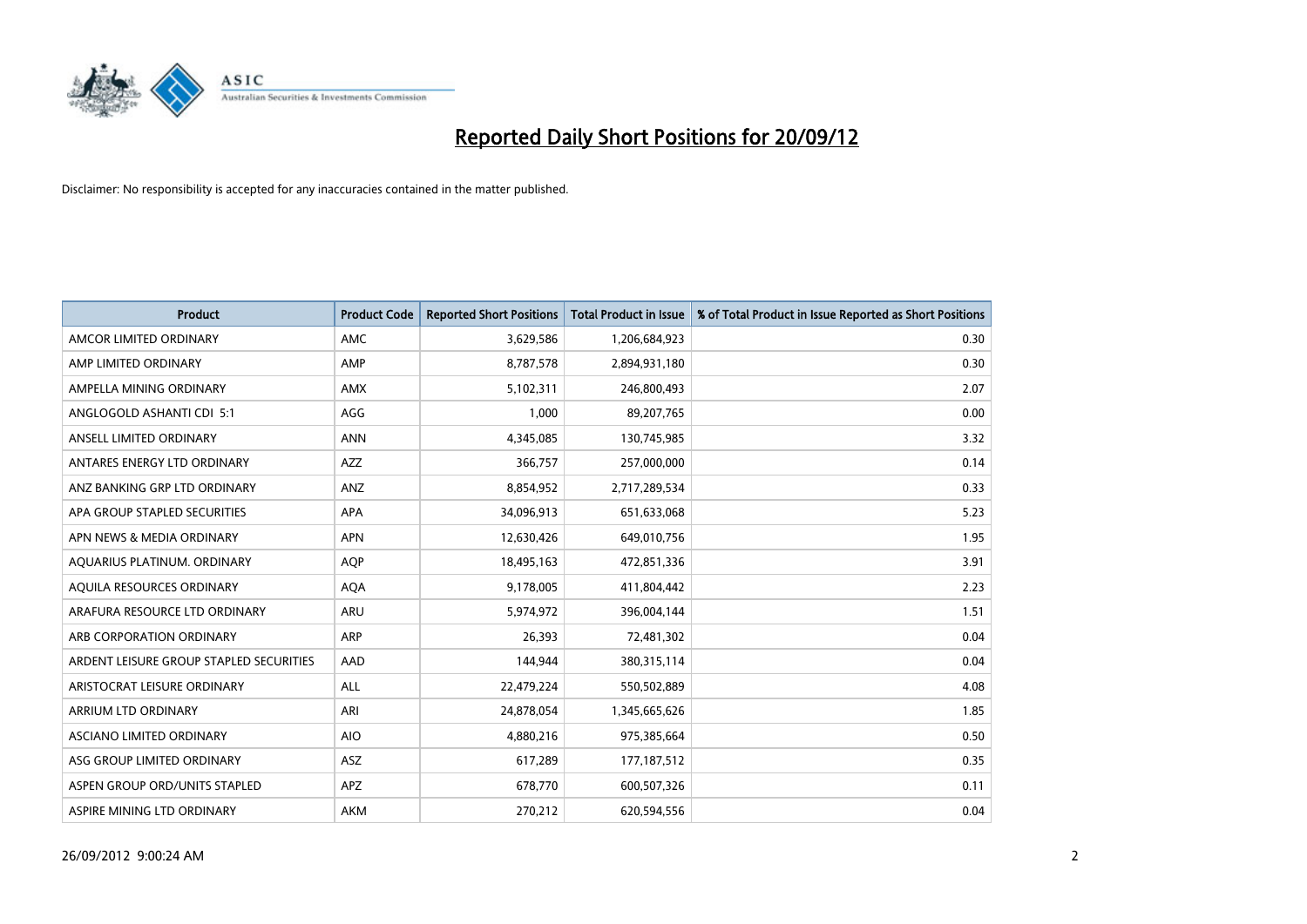

| <b>Product</b>                          | <b>Product Code</b> | <b>Reported Short Positions</b> | <b>Total Product in Issue</b> | % of Total Product in Issue Reported as Short Positions |
|-----------------------------------------|---------------------|---------------------------------|-------------------------------|---------------------------------------------------------|
| ASTRO JAP PROP GROUP STAPLED SECURITIES | AJA                 | 5,587                           | 58,445,002                    | 0.01                                                    |
| ASX LIMITED ORDINARY                    | <b>ASX</b>          | 3,545,583                       | 175,136,729                   | 2.02                                                    |
| ATLAS IRON LIMITED ORDINARY             | <b>AGO</b>          | 9,961,536                       | 904,580,993                   | 1.10                                                    |
| AURORA OIL & GAS ORDINARY               | <b>AUT</b>          | 7,228,516                       | 447,885,778                   | 1.61                                                    |
| AUSDRILL LIMITED ORDINARY               | ASL                 | 4,509,453                       | 304,630,621                   | 1.48                                                    |
| AUSENCO LIMITED ORDINARY                | AAX                 | 700,579                         | 123,872,665                   | 0.57                                                    |
| AUSGOLD LIMITED ORDINARY                | <b>AUC</b>          | 50,000                          | 136,264,601                   | 0.04                                                    |
| AUSTAL LIMITED ORDINARY                 | ASB                 | 139,876                         | 188,193,007                   | 0.07                                                    |
| AUSTIN ENGINEERING ORDINARY             | <b>ANG</b>          | 255,240                         | 72,314,403                    | 0.35                                                    |
| AUSTRALAND PROPERTY STAPLED SECURITY    | <b>ALZ</b>          | 663,506                         | 576,846,597                   | 0.12                                                    |
| AUSTRALIAN AGRICULT. ORDINARY           | AAC                 | 465,049                         | 312,905,085                   | 0.15                                                    |
| AUSTRALIAN INFRASTR, UNITS/ORDINARY     | <b>AIX</b>          | 3,033,778                       | 620,733,944                   | 0.49                                                    |
| AUSTRALIAN PHARM. ORDINARY              | API                 | 221,817                         | 488,115,883                   | 0.05                                                    |
| AUTOMOTIVE HOLDINGS ORDINARY            | AHE                 | 93,127                          | 260,579,682                   | 0.04                                                    |
| AVIENNINGS LIMITED ORDINARY             | AVI                 | 175,001                         | 274,588,694                   | 0.06                                                    |
| AWE LIMITED ORDINARY                    | <b>AWE</b>          | 2,781,333                       | 521,871,941                   | 0.53                                                    |
| AZIMUTH RES LTD ORDINARY                | <b>AZH</b>          | 942,063                         | 418,911,161                   | 0.22                                                    |
| BANDANNA ENERGY ORDINARY                | <b>BND</b>          | 3,727,953                       | 528,481,199                   | 0.71                                                    |
| BANK OF QUEENSLAND. ORDINARY            | <b>BOQ</b>          | 9,011,033                       | 308,797,224                   | 2.92                                                    |
| <b>BANNERMAN RESOURCES ORDINARY</b>     | <b>BMN</b>          | 10,000                          | 302,069,772                   | 0.00                                                    |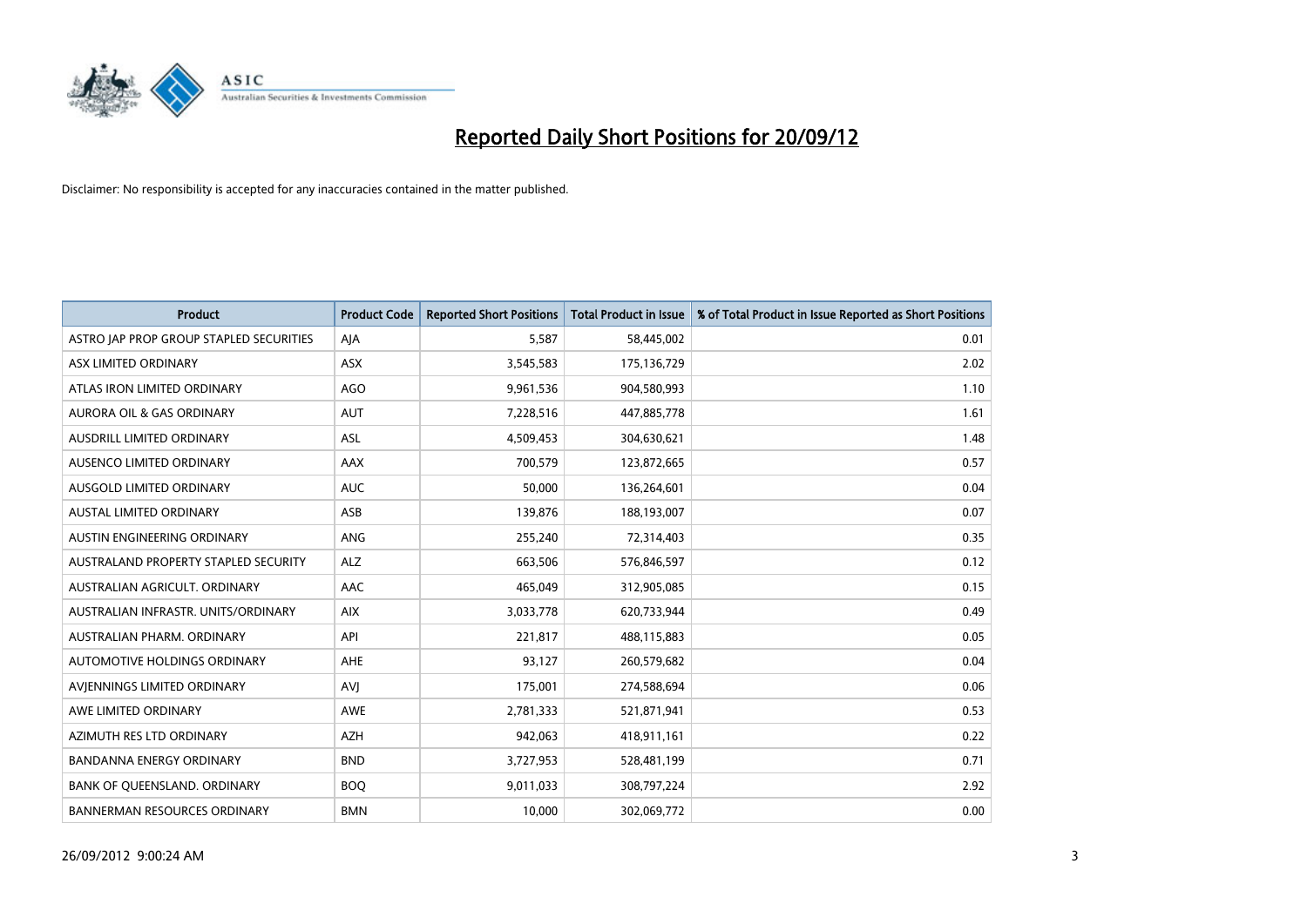

| <b>Product</b>                       | <b>Product Code</b> | <b>Reported Short Positions</b> | <b>Total Product in Issue</b> | % of Total Product in Issue Reported as Short Positions |
|--------------------------------------|---------------------|---------------------------------|-------------------------------|---------------------------------------------------------|
| <b>BASE RES LIMITED ORDINARY</b>     | <b>BSE</b>          | 585,080                         | 460,440,029                   | 0.13                                                    |
| <b>BATHURST RESOURCES ORDINARY</b>   | <b>BTU</b>          | 41,682,789                      | 696,747,997                   | 5.98                                                    |
| BEACH ENERGY LIMITED ORDINARY        | <b>BPT</b>          | 24,261,815                      | 1,256,183,762                 | 1.93                                                    |
| BEADELL RESOURCE LTD ORDINARY        | <b>BDR</b>          | 13,629,807                      | 724,704,752                   | 1.88                                                    |
| BENDIGO AND ADELAIDE ORDINARY        | <b>BEN</b>          | 9,677,190                       | 396,683,741                   | 2.44                                                    |
| BERKELEY RESOURCES ORDINARY          | <b>BKY</b>          | 196,395                         | 179,393,273                   | 0.11                                                    |
| BETASHARES US DOLLAR ETF UNITS       | <b>USD</b>          | 72,484                          | 8,075,000                     | 0.90                                                    |
| BHP BILLITON LIMITED ORDINARY        | <b>BHP</b>          | 9,125,076                       | 3,211,691,105                 | 0.28                                                    |
| <b>BILLABONG ORDINARY</b>            | <b>BBG</b>          | 1,294,163                       | 478,944,292                   | 0.27                                                    |
| <b>BIOTA HOLDINGS ORDINARY</b>       | <b>BTA</b>          | 326,837                         | 182,763,651                   | 0.18                                                    |
| <b>BLACKTHORN RESOURCES ORDINARY</b> | <b>BTR</b>          | 154,031                         | 164,285,950                   | 0.09                                                    |
| <b>BLUESCOPE STEEL LTD ORDINARY</b>  | <b>BSL</b>          | 21,627,523                      | 3,349,185,247                 | 0.65                                                    |
| <b>BOART LONGYEAR ORDINARY</b>       | <b>BLY</b>          | 6,542,107                       | 461,163,412                   | 1.42                                                    |
| <b>BORAL LIMITED, ORDINARY</b>       | <b>BLD</b>          | 45,220,651                      | 758,572,140                   | 5.96                                                    |
| <b>BRADKEN LIMITED ORDINARY</b>      | <b>BKN</b>          | 5,496,143                       | 169,240,662                   | 3.25                                                    |
| <b>BRAMBLES LIMITED ORDINARY</b>     | <b>BXB</b>          | 3,164,893                       | 1,555,204,787                 | 0.20                                                    |
| BRICKWORKS LIMITED ORDINARY          | <b>BKW</b>          | 3,713                           | 147,567,333                   | 0.00                                                    |
| BT INVESTMENT MNGMNT ORDINARY        | <b>BTT</b>          | 350,467                         | 267,906,977                   | 0.13                                                    |
| <b>BURU ENERGY ORDINARY</b>          | <b>BRU</b>          | 10,144,561                      | 251,032,144                   | 4.04                                                    |
| <b>BWP TRUST ORDINARY UNITS</b>      | <b>BWP</b>          | 4,071,520                       | 533,645,790                   | 0.76                                                    |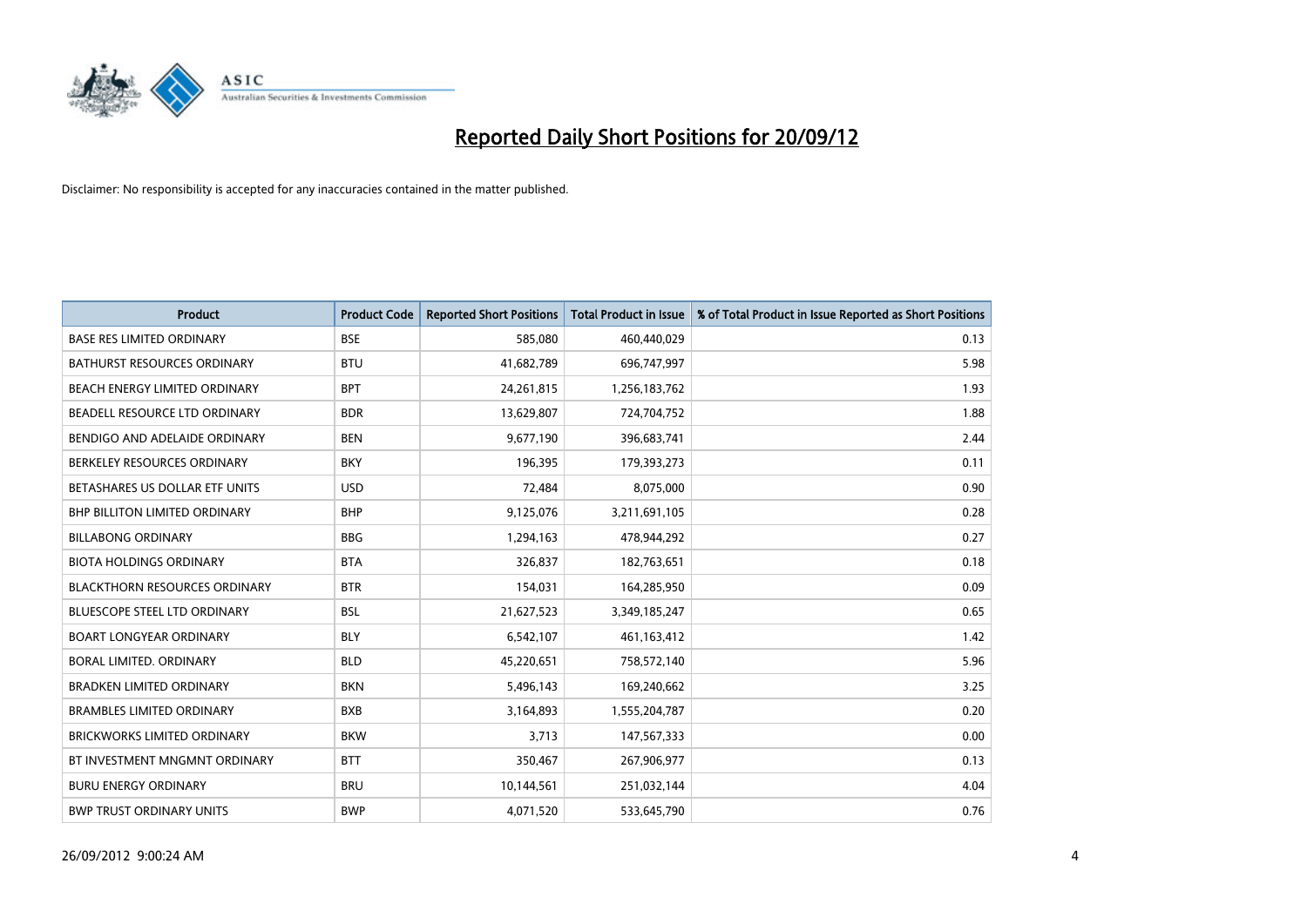

| <b>Product</b>                           | <b>Product Code</b> | <b>Reported Short Positions</b> | <b>Total Product in Issue</b> | % of Total Product in Issue Reported as Short Positions |
|------------------------------------------|---------------------|---------------------------------|-------------------------------|---------------------------------------------------------|
| <b>CABCHARGE AUSTRALIA ORDINARY</b>      | CAB                 | 4,906,575                       | 120,430,683                   | 4.07                                                    |
| <b>CALIBRE GROUP LTD ORDINARY</b>        | <b>CGH</b>          | 252,799                         | 293,192,506                   | 0.09                                                    |
| <b>CALTEX AUSTRALIA ORDINARY</b>         | <b>CTX</b>          | 3,591,621                       | 270,000,000                   | 1.33                                                    |
| CAPE LAMBERT RES LTD ORDINARY            | <b>CFE</b>          | 388,790                         | 689,108,792                   | 0.06                                                    |
| CARABELLA RES LTD ORDINARY               | <b>CLR</b>          | 433,711                         | 133,642,797                   | 0.32                                                    |
| <b>CARBON ENERGY ORDINARY</b>            | <b>CNX</b>          | 303,677                         | 776,306,566                   | 0.04                                                    |
| <b>CARDNO LIMITED ORDINARY</b>           | CDD                 | 1,625,163                       | 138,578,044                   | 1.17                                                    |
| CARNARVON PETROLEUM ORDINARY             | <b>CVN</b>          | 1,126,156                       | 694,644,634                   | 0.16                                                    |
| CARSALES.COM LTD ORDINARY                | <b>CRZ</b>          | 15,317,939                      | 235,089,159                   | 6.52                                                    |
| CENTRO RETAIL AUST ORD/UNIT STAPLED SEC  | <b>CRF</b>          | 17,258,164                      | 1,427,391,696                 | 1.21                                                    |
| <b>CERAMIC FUEL CELLS ORDINARY</b>       | <b>CFU</b>          | 602,299                         | 1,366,298,863                 | 0.04                                                    |
| CFS RETAIL TRUST GRP STAPLED SECURITIES  | <b>CFX</b>          | 46,305,361                      | 2,828,495,659                 | 1.64                                                    |
| <b>CGA MINING LIMITED ORDINARY</b>       | <b>CGX</b>          | 67,700                          | 337,865,726                   | 0.02                                                    |
| CHALLENGER DIV.PRO. STAPLED UNITS        | <b>CDI</b>          | 16.393                          | 214,101,013                   | 0.01                                                    |
| <b>CHALLENGER INFRAST, STAPLED UNITS</b> | <b>CIF</b>          | 598,964                         | 316,223,785                   | 0.19                                                    |
| <b>CHALLENGER LIMITED ORDINARY</b>       | <b>CGF</b>          | 8,922,033                       | 544,652,710                   | 1.64                                                    |
| CHARTER HALL GROUP STAPLED US PROHIBIT.  | <b>CHC</b>          | 526,648                         | 298,546,321                   | 0.18                                                    |
| <b>CHARTER HALL RETAIL UNITS</b>         | <b>COR</b>          | 616,679                         | 299,628,571                   | 0.21                                                    |
| <b>CHORUS LIMITED ORDINARY</b>           | <b>CNU</b>          | 859,370                         | 385,082,123                   | 0.22                                                    |
| CITIGOLD CORP LTD ORDINARY               | <b>CTO</b>          | 1,055,317                       | 1,238,622,051                 | 0.09                                                    |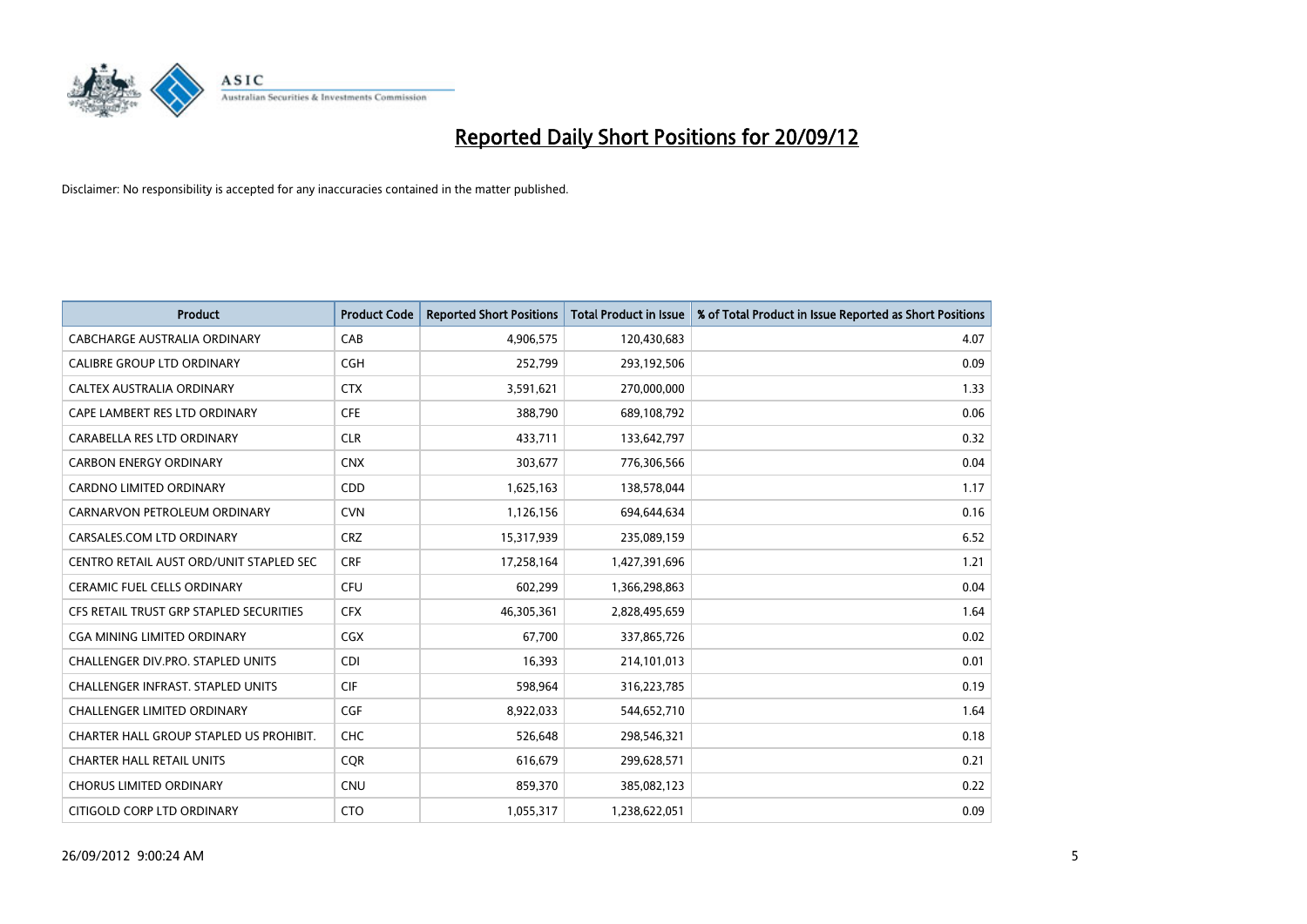

| <b>Product</b>                          | <b>Product Code</b> | <b>Reported Short Positions</b> | <b>Total Product in Issue</b> | % of Total Product in Issue Reported as Short Positions |
|-----------------------------------------|---------------------|---------------------------------|-------------------------------|---------------------------------------------------------|
| <b>CLOUGH LIMITED ORDINARY</b>          | <b>CLO</b>          | 172,496                         | 773,989,006                   | 0.02                                                    |
| <b>CNPR GRP UNITS/ORD STAPLED</b>       | <b>CNP</b>          | 2,537                           | 972,414,514                   | 0.00                                                    |
| COAL OF AFRICA LTD ORDINARY             | <b>CZA</b>          | 183,197                         | 800,951,034                   | 0.02                                                    |
| COALSPUR MINES LTD ORDINARY             | <b>CPL</b>          | 13,207,775                      | 620,729,899                   | 2.13                                                    |
| COCA-COLA AMATIL ORDINARY               | <b>CCL</b>          | 3,274,099                       | 761,319,007                   | 0.43                                                    |
| <b>COCHLEAR LIMITED ORDINARY</b>        | <b>COH</b>          | 4,731,991                       | 56,972,605                    | 8.31                                                    |
| <b>COCKATOO COAL ORDINARY</b>           | <b>COK</b>          | 14,866,034                      | 1,016,746,908                 | 1.46                                                    |
| <b>COLLINS FOODS LTD ORDINARY</b>       | <b>CKF</b>          | 23,670                          | 93,000,003                    | 0.03                                                    |
| COMMONWEALTH BANK, ORDINARY             | <b>CBA</b>          | 19,767,158                      | 1,592,154,780                 | 1.24                                                    |
| <b>COMMONWEALTH PROP ORDINARY UNITS</b> | <b>CPA</b>          | 18,153,605                      | 2,347,003,413                 | 0.77                                                    |
| <b>COMPASS RESOURCES ORDINARY</b>       | <b>CMR</b>          | 7,472                           | 1,403,744,100                 | 0.00                                                    |
| <b>COMPUTERSHARE LTD ORDINARY</b>       | CPU                 | 6,802,330                       | 555,664,059                   | 1.22                                                    |
| CONSOLIDATED MEDIA. ORDINARY            | <b>CMI</b>          | 60,188                          | 561,834,996                   | 0.01                                                    |
| CONTINENTAL COAL LTD ORDINARY           | CCC                 | 983                             | 445,894,046                   | 0.00                                                    |
| <b>COOPER ENERGY LTD ORDINARY</b>       | <b>COE</b>          | 78,919                          | 328,694,257                   | 0.02                                                    |
| <b>CREDIT CORP GROUP ORDINARY</b>       | <b>CCP</b>          | 51,836                          | 45,571,114                    | 0.11                                                    |
| <b>CROMWELL PROP STAPLED SECURITIES</b> | <b>CMW</b>          | 86,382                          | 1,172,569,708                 | 0.01                                                    |
| <b>CROWN LIMITED ORDINARY</b>           | <b>CWN</b>          | 6,657,947                       | 728,394,185                   | 0.91                                                    |
| <b>CSG LIMITED ORDINARY</b>             | CSV                 | 911,071                         | 282,567,499                   | 0.32                                                    |
| <b>CSL LIMITED ORDINARY</b>             | <b>CSL</b>          | 2,909,402                       | 505,283,826                   | 0.58                                                    |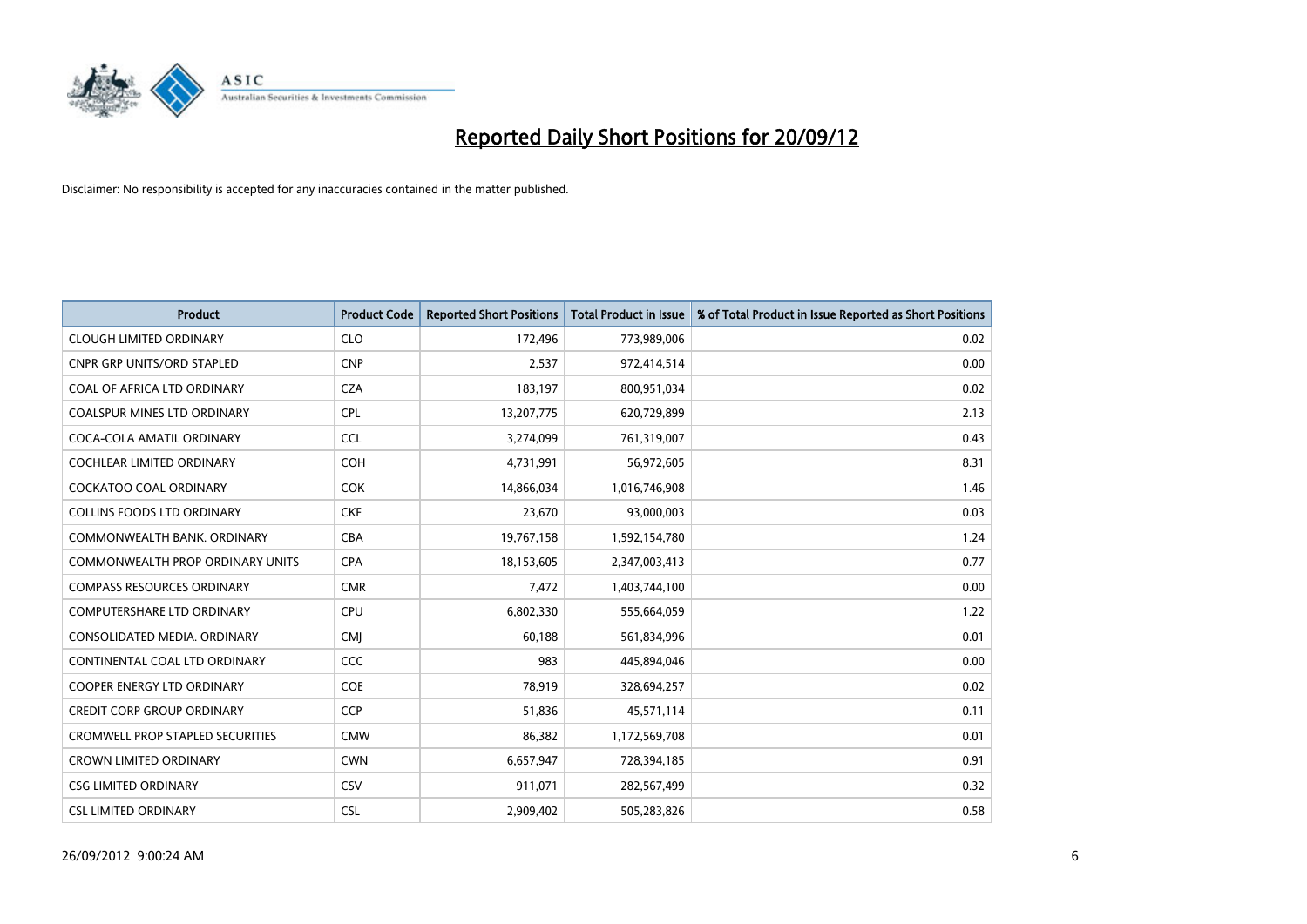

| <b>Product</b>                      | <b>Product Code</b> | <b>Reported Short Positions</b> | <b>Total Product in Issue</b> | % of Total Product in Issue Reported as Short Positions |
|-------------------------------------|---------------------|---------------------------------|-------------------------------|---------------------------------------------------------|
| <b>CSR LIMITED ORDINARY</b>         | <b>CSR</b>          | 47,952,433                      | 506,000,315                   | 9.48                                                    |
| <b>CUDECO LIMITED ORDINARY</b>      | CDU                 | 4,854,032                       | 188,043,961                   | 2.58                                                    |
| <b>CUE ENERGY RESOURCE ORDINARY</b> | <b>CUE</b>          | 24,777                          | 698,119,720                   | 0.00                                                    |
| DART ENERGY LTD ORDINARY            | <b>DTE</b>          | 16,371,603                      | 769,340,406                   | 2.13                                                    |
| DAVID JONES LIMITED ORDINARY        | <b>DJS</b>          | 54,388,163                      | 528,655,600                   | 10.29                                                   |
| DECMIL GROUP LIMITED ORDINARY       | <b>DCG</b>          | 1,005,181                       | 167,567,757                   | 0.60                                                    |
| DEXUS PROPERTY GROUP STAPLED UNITS  | <b>DXS</b>          | 13,530,105                      | 4,839,024,176                 | 0.28                                                    |
| DISCOVERY METALS LTD ORDINARY       | <b>DML</b>          | 14,503,552                      | 483,794,898                   | 3.00                                                    |
| DOMINO PIZZA ENTERPR ORDINARY       | <b>DMP</b>          | 301,436                         | 70,092,674                    | 0.43                                                    |
| DORAY MINERALS LTD ORDINARY         | <b>DRM</b>          | 204,464                         | 81,626,525                    | 0.25                                                    |
| DOWNER EDI LIMITED ORDINARY         | <b>DOW</b>          | 9,502,391                       | 429,100,296                   | 2.21                                                    |
| DRILLSEARCH ENERGY ORDINARY         | <b>DLS</b>          | 2,180,561                       | 386,468,803                   | 0.56                                                    |
| DUET GROUP STAPLED US PROHIBIT.     | <b>DUE</b>          | 6,537,077                       | 1,116,638,606                 | 0.59                                                    |
| DULUXGROUP LIMITED ORDINARY         | <b>DLX</b>          | 7,847,054                       | 368,984,902                   | 2.13                                                    |
| ECHO ENTERTAINMENT ORDINARY         | <b>EGP</b>          | 16,224,518                      | 825,672,730                   | 1.97                                                    |
| ELDERS LIMITED ORDINARY             | <b>ELD</b>          | 17,892,945                      | 448,598,480                   | 3.99                                                    |
| ELEMENTAL MINERALS ORDINARY         | <b>ELM</b>          | 76,066                          | 243,614,280                   | 0.03                                                    |
| ELEMENTOS LIMITED ORDINARY          | <b>ELT</b>          | 16                              | 82,383,526                    | 0.00                                                    |
| <b>EMECO HOLDINGS ORDINARY</b>      | EHL                 | 5,210,347                       | 631,237,586                   | 0.83                                                    |
| <b>ENDEAVOUR MIN CORP CDI 1:1</b>   | <b>EVR</b>          | 336,133                         | 119,771,509                   | 0.28                                                    |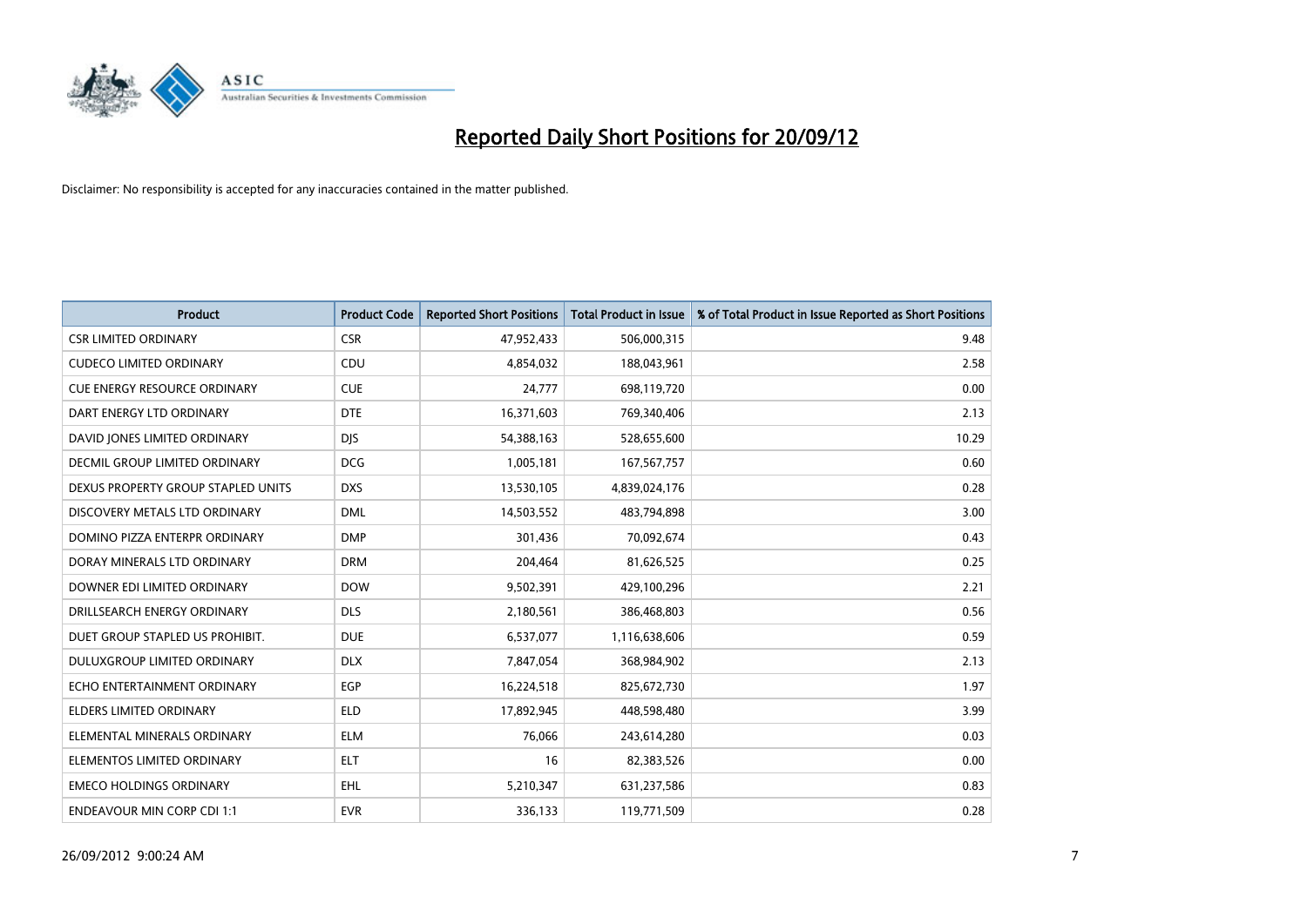

| <b>Product</b>                               | <b>Product Code</b> | <b>Reported Short Positions</b> | <b>Total Product in Issue</b> | % of Total Product in Issue Reported as Short Positions |
|----------------------------------------------|---------------------|---------------------------------|-------------------------------|---------------------------------------------------------|
| <b>ENERGY RESOURCES ORDINARY 'A'</b>         | <b>ERA</b>          | 6,685,614                       | 517,725,062                   | 1.29                                                    |
| <b>ENERGY WORLD CORPOR. ORDINARY</b>         | <b>EWC</b>          | 18,628,543                      | 1,734,166,672                 | 1.07                                                    |
| <b>ENVESTRA LIMITED ORDINARY</b>             | <b>ENV</b>          | 16,349,971                      | 1,572,392,111                 | 1.04                                                    |
| EQUATORIAL RES LTD ORDINARY                  | EQX                 | 45,575                          | 117,235,353                   | 0.04                                                    |
| EVOLUTION MINING LTD ORDINARY                | <b>EVN</b>          | 1,584,018                       | 707,605,713                   | 0.22                                                    |
| FAIRFAX MEDIA LTD ORDINARY                   | <b>FXI</b>          | 270,594,375                     | 2,351,955,725                 | 11.51                                                   |
| <b>FAR LTD ORDINARY</b>                      | <b>FAR</b>          | 21,000,000                      | 2,499,846,742                 | 0.84                                                    |
| FISHER & PAYKEL APP. ORDINARY                | <b>FPA</b>          | 250,000                         | 724,235,162                   | 0.03                                                    |
| FISHER & PAYKEL H. ORDINARY                  | <b>FPH</b>          | 34,877                          | 538,087,084                   | 0.01                                                    |
| <b>FKP PROPERTY GROUP STAPLED SECURITIES</b> | <b>FKP</b>          | 72,536,085                      | 1,969,802,508                 | 3.68                                                    |
| FLEETWOOD CORP ORDINARY                      | <b>FWD</b>          | 1,215,744                       | 59,304,823                    | 2.05                                                    |
| FLETCHER BUILDING ORDINARY                   | <b>FBU</b>          | 9,211,298                       | 682,866,936                   | 1.35                                                    |
| <b>FLEXIGROUP LIMITED ORDINARY</b>           | <b>FXL</b>          | 113,376                         | 286,723,056                   | 0.04                                                    |
| <b>FLIGHT CENTRE ORDINARY</b>                | <b>FLT</b>          | 13,406,317                      | 100,122,666                   | 13.39                                                   |
| FLINDERS MINES LTD ORDINARY                  | <b>FMS</b>          | 998,237                         | 1,821,300,404                 | 0.05                                                    |
| FOCUS MINERALS LTD ORDINARY                  | <b>FML</b>          | 1,103,300                       | 4,320,773,701                 | 0.03                                                    |
| <b>FORGE GROUP LIMITED ORDINARY</b>          | FGE                 | 544,087                         | 86,169,014                    | 0.63                                                    |
| FORTESCUE METALS GRP ORDINARY                | <b>FMG</b>          | 218,892,787                     | 3,113,798,659                 | 7.03                                                    |
| <b>G.U.D. HOLDINGS ORDINARY</b>              | GUD                 | 1,195,804                       | 71,341,319                    | 1.68                                                    |
| <b>G8 EDUCATION LIMITED ORDINARY</b>         | <b>GEM</b>          | 147,310                         | 205,303,926                   | 0.07                                                    |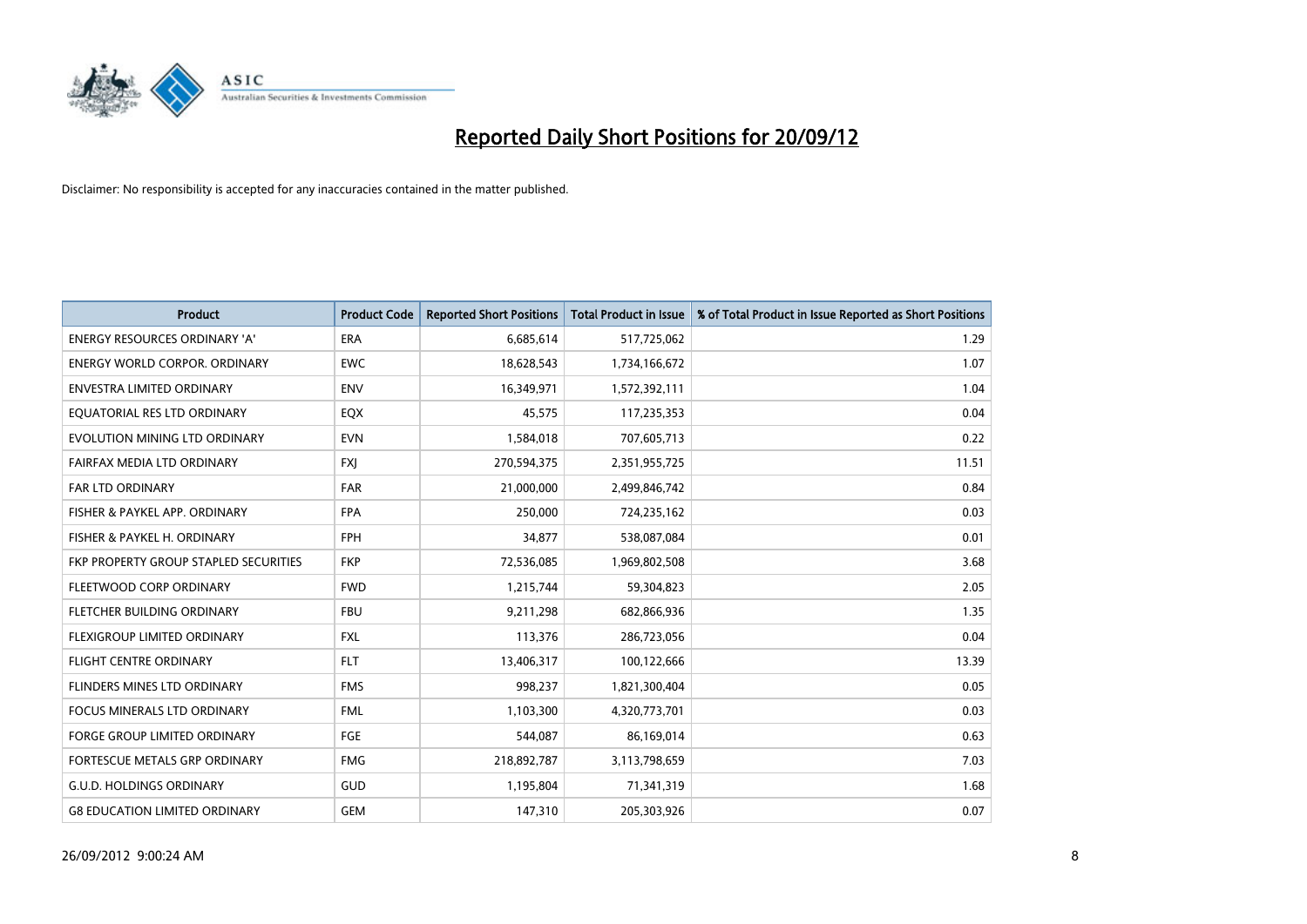

| <b>Product</b>                            | <b>Product Code</b> | <b>Reported Short Positions</b> | <b>Total Product in Issue</b> | % of Total Product in Issue Reported as Short Positions |
|-------------------------------------------|---------------------|---------------------------------|-------------------------------|---------------------------------------------------------|
| <b>GALAXY RESOURCES ORDINARY</b>          | GXY                 | 5,038,890                       | 506,359,341                   | 1.00                                                    |
| <b>GENETIC TECHNOLOGIES ORDINARY</b>      | GTG                 | 840,270                         | 464,771,819                   | 0.18                                                    |
| <b>GEODYNAMICS LIMITED ORDINARY</b>       | GDY                 | 850                             | 406,452,608                   | 0.00                                                    |
| <b>GINDALBIE METALS LTD ORDINARY</b>      | <b>GBG</b>          | 58,702,469                      | 1,247,487,454                 | 4.71                                                    |
| <b>GOLD ROAD RES LTD ORDINARY</b>         | <b>GOR</b>          | 158,770                         | 390,015,665                   | 0.04                                                    |
| <b>GOODMAN FIELDER, ORDINARY</b>          | <b>GFF</b>          | 31,403,139                      | 1,955,559,207                 | 1.61                                                    |
| <b>GOODMAN GROUP STAPLED US PROHIBIT.</b> | <b>GMG</b>          | 9,201,863                       | 1,607,517,309                 | 0.57                                                    |
| <b>GPT GROUP STAPLED SEC.</b>             | <b>GPT</b>          | 7,632,578                       | 1,766,785,075                 | 0.43                                                    |
| <b>GRAINCORP LIMITED A CLASS ORDINARY</b> | <b>GNC</b>          | 2,894,932                       | 210,467,800                   | 1.38                                                    |
| <b>GRANGE RESOURCES, ORDINARY</b>         | <b>GRR</b>          | 1,765,634                       | 1,155,487,102                 | 0.15                                                    |
| <b>GREENLAND MIN EN LTD ORDINARY</b>      | GGG                 | 3,547,512                       | 416,590,488                   | 0.85                                                    |
| <b>GRYPHON MINERALS LTD ORDINARY</b>      | GRY                 | 20,249,376                      | 348,264,983                   | 5.81                                                    |
| <b>GUILDFORD COAL LTD ORDINARY</b>        | <b>GUF</b>          | 2,188,321                       | 521,046,899                   | 0.42                                                    |
| <b>GUIARAT NRE COAL LTD ORDINARY</b>      | <b>GNM</b>          | 8,100                           | 1,123,137,858                 | 0.00                                                    |
| <b>GUNNS LIMITED ORDINARY</b>             | <b>GNS</b>          | 51,530,563                      | 848,401,559                   | 6.07                                                    |
| <b>GWA GROUP LTD ORDINARY</b>             | <b>GWA</b>          | 10,403,997                      | 302,005,514                   | 3.44                                                    |
| HARVEY NORMAN ORDINARY                    | <b>HVN</b>          | 96,173,252                      | 1,062,316,784                 | 9.05                                                    |
| HASTIE GROUP LIMITED ORDINARY             | <b>HST</b>          | 233,914                         | 137,353,504                   | 0.17                                                    |
| HASTINGS DIVERSIFIED STAPLED SECURITY     | <b>HDF</b>          | 398,709                         | 530,001,072                   | 0.08                                                    |
| <b>HENDERSON GROUP CDI 1:1</b>            | <b>HGG</b>          | 7,288,933                       | 703,767,300                   | 1.04                                                    |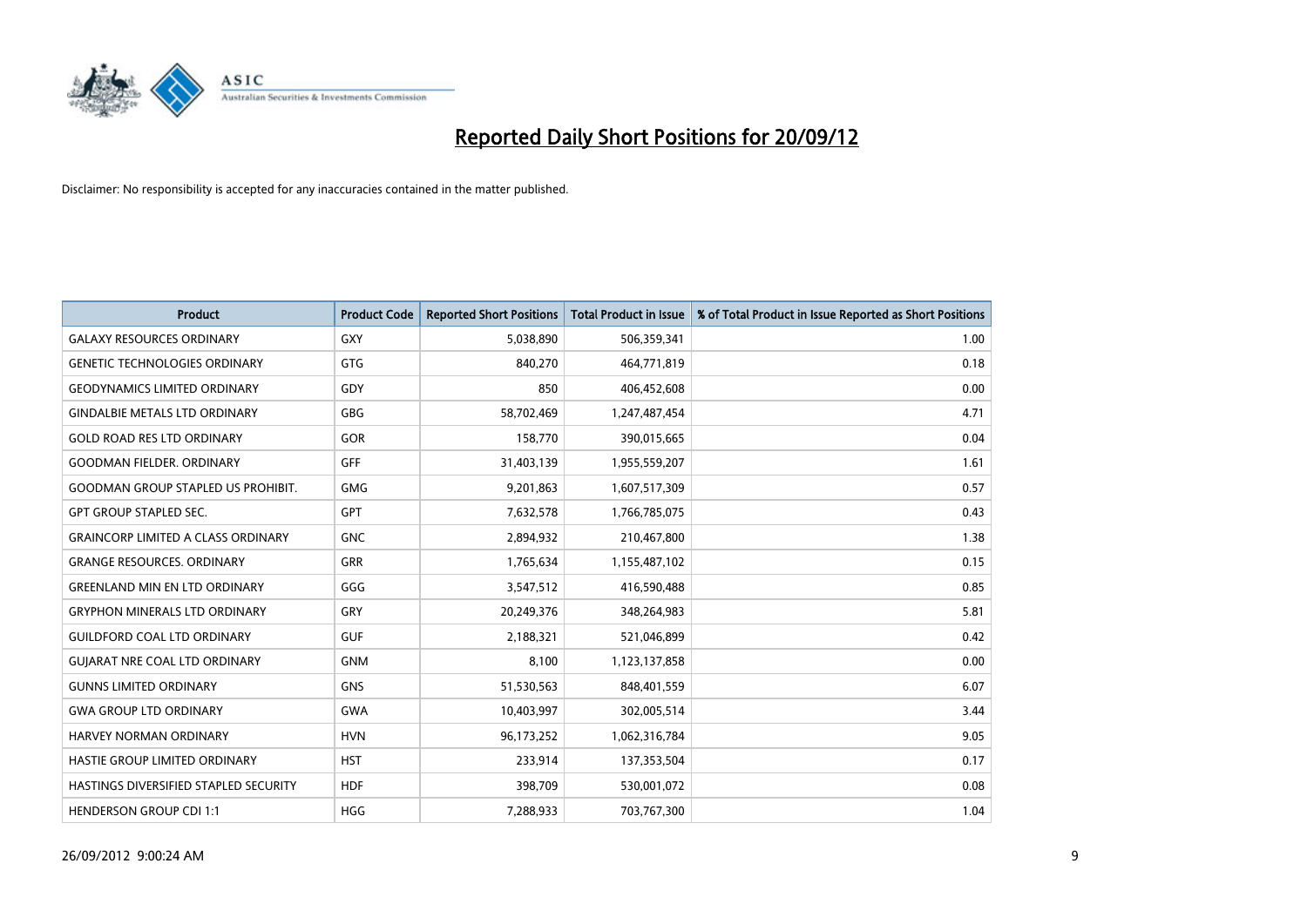

| <b>Product</b>                                | <b>Product Code</b> | <b>Reported Short Positions</b> | <b>Total Product in Issue</b> | % of Total Product in Issue Reported as Short Positions |
|-----------------------------------------------|---------------------|---------------------------------|-------------------------------|---------------------------------------------------------|
| HFA HOLDINGS LIMITED ORDINARY                 | <b>HFA</b>          | 3,809                           | 117,332,831                   | 0.00                                                    |
| HILLGROVE RES LTD ORDINARY                    | <b>HGO</b>          | 2,546,474                       | 1,022,760,221                 | 0.25                                                    |
| HILLS HOLDINGS LTD ORDINARY                   | <b>HIL</b>          | 2,816,864                       | 246,500,444                   | 1.14                                                    |
| HORIZON OIL LIMITED ORDINARY                  | <b>HZN</b>          | 23,673,581                      | 1,130,811,515                 | 2.09                                                    |
| <b>ICON ENERGY LIMITED ORDINARY</b>           | <b>ICN</b>          | 72                              | 469,301,394                   | 0.00                                                    |
| <b>IINET LIMITED ORDINARY</b>                 | <b>IIN</b>          | 222                             | 161,038,847                   | 0.00                                                    |
| <b>ILUKA RESOURCES ORDINARY</b>               | ILU                 | 45,784,046                      | 418,700,517                   | 10.93                                                   |
| <b>IMDEX LIMITED ORDINARY</b>                 | <b>IMD</b>          | 944,495                         | 208,235,426                   | 0.45                                                    |
| <b>INCITEC PIVOT ORDINARY</b>                 | IPL                 | 8,791,699                       | 1,628,730,107                 | 0.54                                                    |
| <b>INDEPENDENCE GROUP ORDINARY</b>            | <b>IGO</b>          | 11,667,781                      | 232,882,535                   | 5.01                                                    |
| INDOCHINE MINING LTD ORDINARY                 | <b>IDC</b>          | 334,484                         | 546,306,846                   | 0.06                                                    |
| <b>INDOPHIL RESOURCES ORDINARY</b>            | <b>IRN</b>          | 1,409,090                       | 1,203,146,194                 | 0.12                                                    |
| INDUSTREA LIMITED ORDINARY                    | IDL                 | 9,375,060                       | 370,268,218                   | 2.53                                                    |
| <b>INFIGEN ENERGY STAPLED SECURITIES</b>      | <b>IFN</b>          | 3,247,603                       | 762,265,972                   | 0.43                                                    |
| <b>INSURANCE AUSTRALIA ORDINARY</b>           | IAG                 | 7,155,188                       | 2,079,034,021                 | 0.34                                                    |
| INTEGRA MINING LTD. ORDINARY                  | <b>IGR</b>          | 1,943,783                       | 934,440,899                   | 0.21                                                    |
| <b>INTREPID MINES ORDINARY</b>                | <b>IAU</b>          | 5,920,386                       | 553,721,671                   | 1.07                                                    |
| <b>INVESTA OFFICE FUND STAPLED SECURITIES</b> | <b>IOF</b>          | 3,326,625                       | 614,047,458                   | 0.54                                                    |
| <b>INVOCARE LIMITED ORDINARY</b>              | IVC                 | 3,328,242                       | 110,030,298                   | 3.02                                                    |
| <b>ION LIMITED ORDINARY</b>                   | <b>ION</b>          | 164,453                         | 256,365,105                   | 0.06                                                    |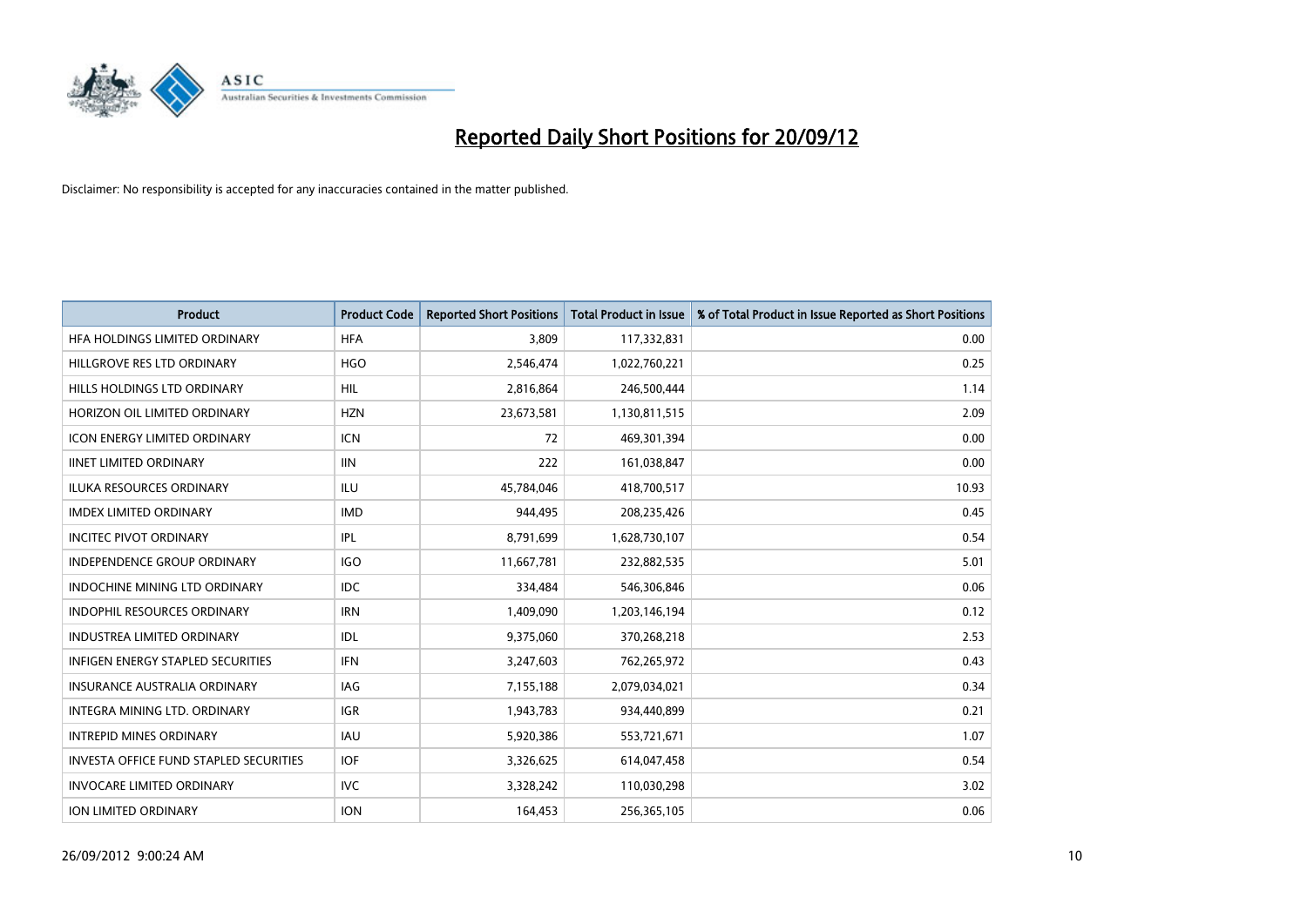

| <b>Product</b>                            | <b>Product Code</b> | <b>Reported Short Positions</b> | <b>Total Product in Issue</b> | % of Total Product in Issue Reported as Short Positions |
|-------------------------------------------|---------------------|---------------------------------|-------------------------------|---------------------------------------------------------|
| <b>IOOF HOLDINGS LTD ORDINARY</b>         | IFL.                | 2,443,124                       | 229,794,395                   | 1.06                                                    |
| <b>IRESS LIMITED ORDINARY</b>             | <b>IRE</b>          | 2,318,064                       | 128,620,231                   | 1.80                                                    |
| <b>IRON ORE HOLDINGS ORDINARY</b>         | <b>IOH</b>          | 39,352                          | 161,174,005                   | 0.02                                                    |
| ISHARES FTSE CHINA25 CDI 1:1              | IZZ                 | 27,374                          | 128,250,000                   | 0.02                                                    |
| ISHARES MSCI AUS 200 ISHARES MSCI AUS 200 | <b>IOZ</b>          | 11,013                          | 5,705,098                     | 0.19                                                    |
| ISHARES S&P EU 350 CDI 1:1                | <b>IEU</b>          | 5,044                           | 50,800,000                    | 0.01                                                    |
| <b>IVANHOE AUSTRALIA ORDINARY</b>         | <b>IVA</b>          | 2,393,272                       | 555,476,873                   | 0.43                                                    |
| JAMES HARDIE INDUST CHESS DEPOSITARY INT  | <b>IHX</b>          | 9,006,870                       | 439,542,775                   | 2.05                                                    |
| <b>IB HI-FI LIMITED ORDINARY</b>          | <b>IBH</b>          | 21,420,532                      | 98,850,643                    | 21.67                                                   |
| <b>JUPITER MINES ORDINARY</b>             | <b>IMS</b>          | 84                              | 2,281,835,383                 | 0.00                                                    |
| <b>KAGARA LTD ORDINARY</b>                | <b>KZL</b>          | 3,000,879                       | 798,953,117                   | 0.38                                                    |
| KANGAROO RES LTD ORDINARY                 | <b>KRL</b>          | 2,544,962                       | 3,434,430,012                 | 0.07                                                    |
| KAROON GAS AUSTRALIA ORDINARY             | <b>KAR</b>          | 1,713,858                       | 221,420,769                   | 0.77                                                    |
| KATHMANDU HOLD LTD ORDINARY               | <b>KMD</b>          | 1,108,067                       | 200,165,940                   | 0.55                                                    |
| <b>KBL MINING LIMITED ORDINARY</b>        | <b>KBL</b>          | 1.820                           | 285,421,456                   | 0.00                                                    |
| <b>KENTOR GOLD LIMITED ORDINARY</b>       | KGL                 | 275                             | 140,040,563                   | 0.00                                                    |
| KINGSGATE CONSOLID. ORDINARY              | <b>KCN</b>          | 8,510,970                       | 151,347,122                   | 5.62                                                    |
| KINGSROSE MINING LTD ORDINARY             | <b>KRM</b>          | 64,941                          | 289,318,617                   | 0.02                                                    |
| LEIGHTON HOLDINGS ORDINARY                | LEI                 | 13,291,895                      | 337,087,596                   | 3.94                                                    |
| LEND LEASE GROUP UNIT/ORD STAPLED         | LLC                 | 6,034,854                       | 572,789,827                   | 1.05                                                    |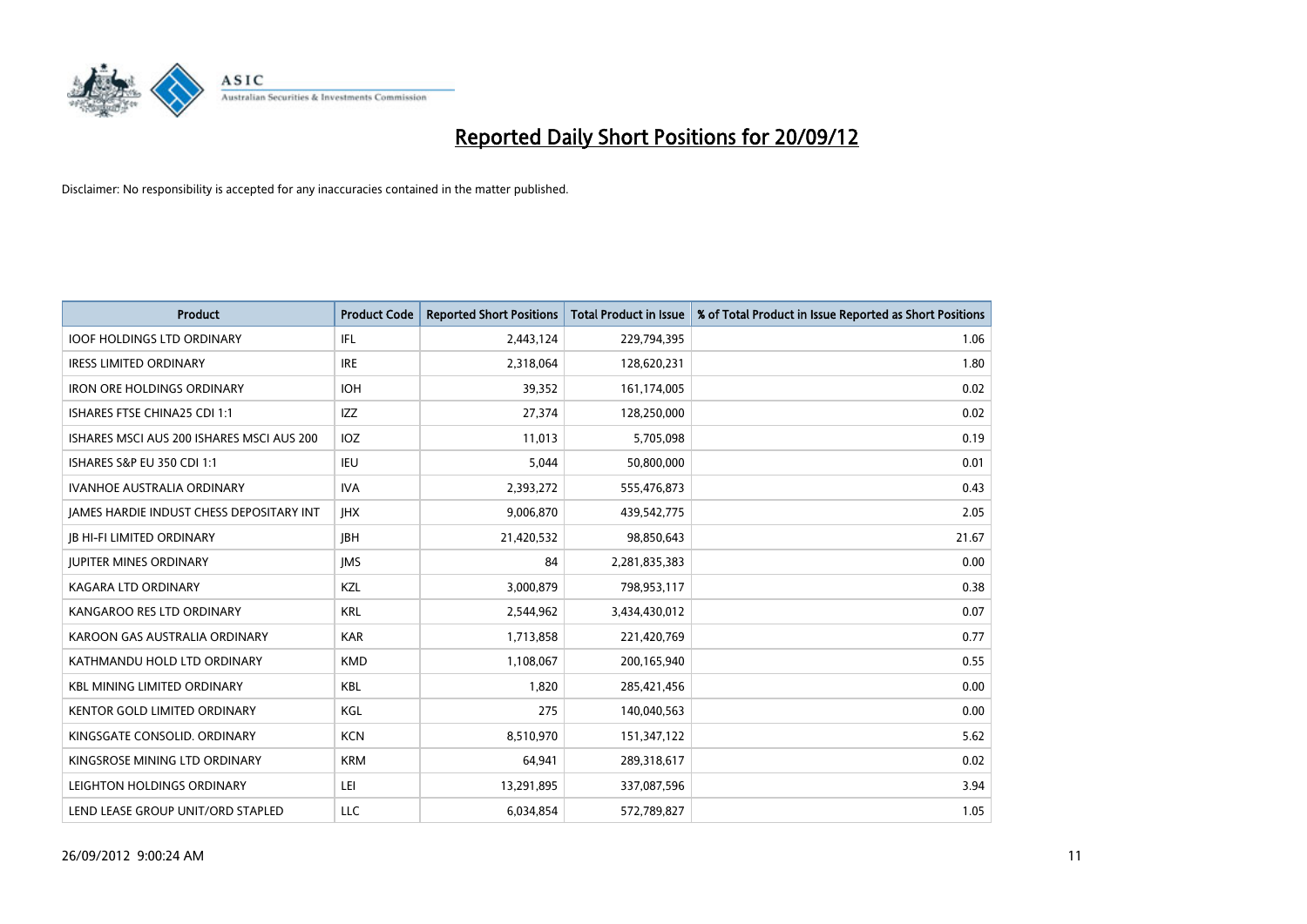

| <b>Product</b>                        | <b>Product Code</b> | <b>Reported Short Positions</b> | <b>Total Product in Issue</b> | % of Total Product in Issue Reported as Short Positions |
|---------------------------------------|---------------------|---------------------------------|-------------------------------|---------------------------------------------------------|
| LINC ENERGY LTD ORDINARY              | <b>LNC</b>          | 39,920,641                      | 504,487,631                   | 7.91                                                    |
| LIQUEFIED NATURAL ORDINARY            | LNG                 | 272,800                         | 267,699,015                   | 0.10                                                    |
| LYNAS CORPORATION ORDINARY            | <b>LYC</b>          | 222,999,735                     | 1,716,129,131                 | 12.99                                                   |
| M2 TELECOMMUNICATION ORDINARY         | <b>MTU</b>          | 3,161,752                       | 156,806,954                   | 2.02                                                    |
| <b>MACMAHON HOLDINGS ORDINARY</b>     | <b>MAH</b>          | 3,591,113                       | 741,316,038                   | 0.48                                                    |
| MACQ ATLAS ROADS GRP ORDINARY STAPLED | <b>MOA</b>          | 4,470,208                       | 478,531,436                   | 0.93                                                    |
| MACQUARIE GROUP LTD ORDINARY          | <b>MOG</b>          | 7,638,234                       | 340,053,849                   | 2.25                                                    |
| MAGELLAN FIN GRP LTD ORDINARY         | <b>MFG</b>          | 7,851                           | 152,558,341                   | 0.01                                                    |
| MAGELLAN FLAGSHIP ORDINARY            | <b>MFF</b>          | 220                             | 344,844,354                   | 0.00                                                    |
| MARENGO MINING ORDINARY               | <b>MGO</b>          | 39,850                          | 1,137,720,551                 | 0.00                                                    |
| MATRIX C & E LTD ORDINARY             | <b>MCE</b>          | 1,036,667                       | 94,555,428                    | 1.10                                                    |
| MAVERICK DRILLING ORDINARY            | <b>MAD</b>          | 3,056,988                       | 452,726,751                   | 0.68                                                    |
| MCMILLAN SHAKESPEARE ORDINARY         | <b>MMS</b>          | 581                             | 74,523,965                    | 0.00                                                    |
| MEDUSA MINING LTD ORDINARY            | <b>MML</b>          | 1,577,676                       | 188,903,911                   | 0.84                                                    |
| MELBOURNE IT LIMITED ORDINARY         | <b>MLB</b>          | 2,381                           | 81,965,992                    | 0.00                                                    |
| MEO AUSTRALIA LTD ORDINARY            | <b>MEO</b>          | 4,613,212                       | 539,913,260                   | 0.85                                                    |
| <b>MERMAID MARINE ORDINARY</b>        | <b>MRM</b>          | 1,679,528                       | 221,618,033                   | 0.76                                                    |
| MESOBLAST LIMITED ORDINARY            | <b>MSB</b>          | 18,285,194                      | 284,478,361                   | 6.43                                                    |
| METALS X LIMITED ORDINARY             | <b>MLX</b>          | 1,761,091                       | 1,316,663,257                 | 0.13                                                    |
| METCASH LIMITED ORDINARY              | <b>MTS</b>          | 48,958,506                      | 880,704,786                   | 5.56                                                    |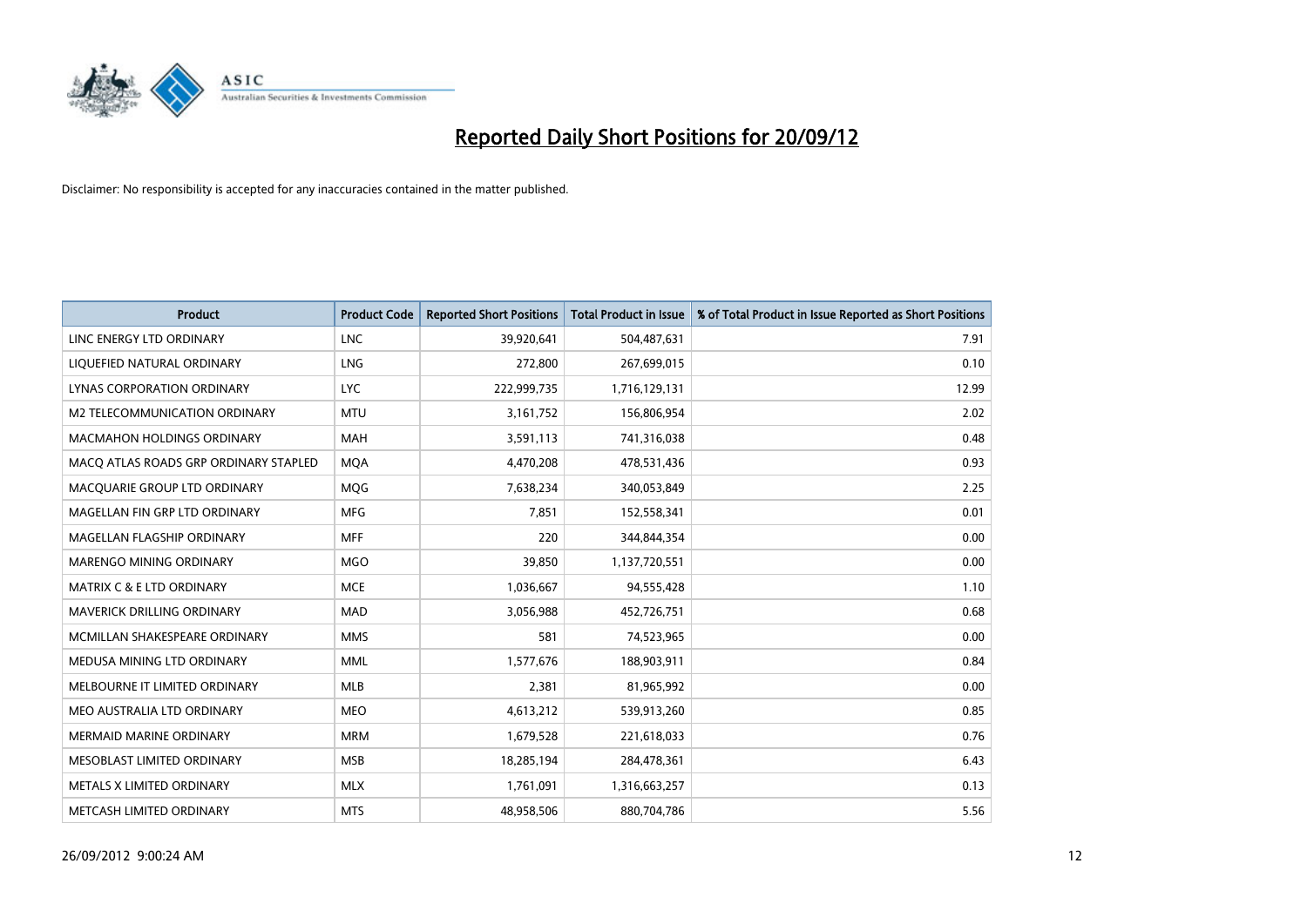

| <b>Product</b>                       | <b>Product Code</b> | <b>Reported Short Positions</b> | <b>Total Product in Issue</b> | % of Total Product in Issue Reported as Short Positions |
|--------------------------------------|---------------------|---------------------------------|-------------------------------|---------------------------------------------------------|
| METGASCO LIMITED ORDINARY            | <b>MEL</b>          | 2,517,034                       | 340,724,302                   | 0.74                                                    |
| <b>METMINCO LIMITED ORDINARY</b>     | <b>MNC</b>          | 13,306                          | 1,749,541,573                 | 0.00                                                    |
| MICLYN EXP OFFSHR ORDINARY           | <b>MIO</b>          | 119,923                         | 278,515,705                   | 0.04                                                    |
| MILTON CORPORATION ORDINARY          | <b>MLT</b>          | 12,800                          | 121,625,655                   | 0.01                                                    |
| MINCOR RESOURCES NL ORDINARY         | <b>MCR</b>          | 1,668,523                       | 188,208,274                   | 0.89                                                    |
| MINERAL DEPOSITS ORDINARY            | <b>MDL</b>          | 575,989                         | 83,538,786                    | 0.69                                                    |
| MINERAL RESOURCES. ORDINARY          | <b>MIN</b>          | 5,764,500                       | 185,006,018                   | 3.12                                                    |
| MIRABELA NICKEL LTD ORDINARY         | <b>MBN</b>          | 12,536,087                      | 876,571,645                   | 1.43                                                    |
| MIRVAC GROUP STAPLED SECURITIES      | <b>MGR</b>          | 22,822,569                      | 3,425,587,451                 | 0.67                                                    |
| MOLOPO ENERGY LTD ORDINARY           | <b>MPO</b>          | 669,063                         | 245,849,711                   | 0.27                                                    |
| <b>MONADELPHOUS GROUP ORDINARY</b>   | <b>MND</b>          | 5,184,569                       | 90,625,742                    | 5.72                                                    |
| MORTGAGE CHOICE LTD ORDINARY         | <b>MOC</b>          | 2,270,632                       | 122,019,572                   | 1.86                                                    |
| <b>MOUNT GIBSON IRON ORDINARY</b>    | <b>MGX</b>          | 3,427,272                       | 1,085,728,430                 | 0.32                                                    |
| <b>MURCHISON METALS LTD ORDINARY</b> | <b>MMX</b>          | 1,545,371                       | 450,427,346                   | 0.34                                                    |
| <b>MYER HOLDINGS LTD ORDINARY</b>    | <b>MYR</b>          | 58,808,290                      | 583,384,551                   | 10.08                                                   |
| <b>MYSTATE LIMITED ORDINARY</b>      | <b>MYS</b>          | 20,682                          | 87,012,663                    | 0.02                                                    |
| NATIONAL AUST. BANK ORDINARY         | <b>NAB</b>          | 10,154,093                      | 2,297,237,138                 | 0.44                                                    |
| NAVAHO GOLD LIMITED ORDINARY         | <b>NVG</b>          | 97,895                          | 67,605,017                    | 0.14                                                    |
| NAVITAS LIMITED ORDINARY             | <b>NVT</b>          | 11,259,394                      | 375,318,628                   | 3.00                                                    |
| NEON ENERGY LIMITED ORDINARY         | <b>NEN</b>          | 3,964,463                       | 443,039,518                   | 0.89                                                    |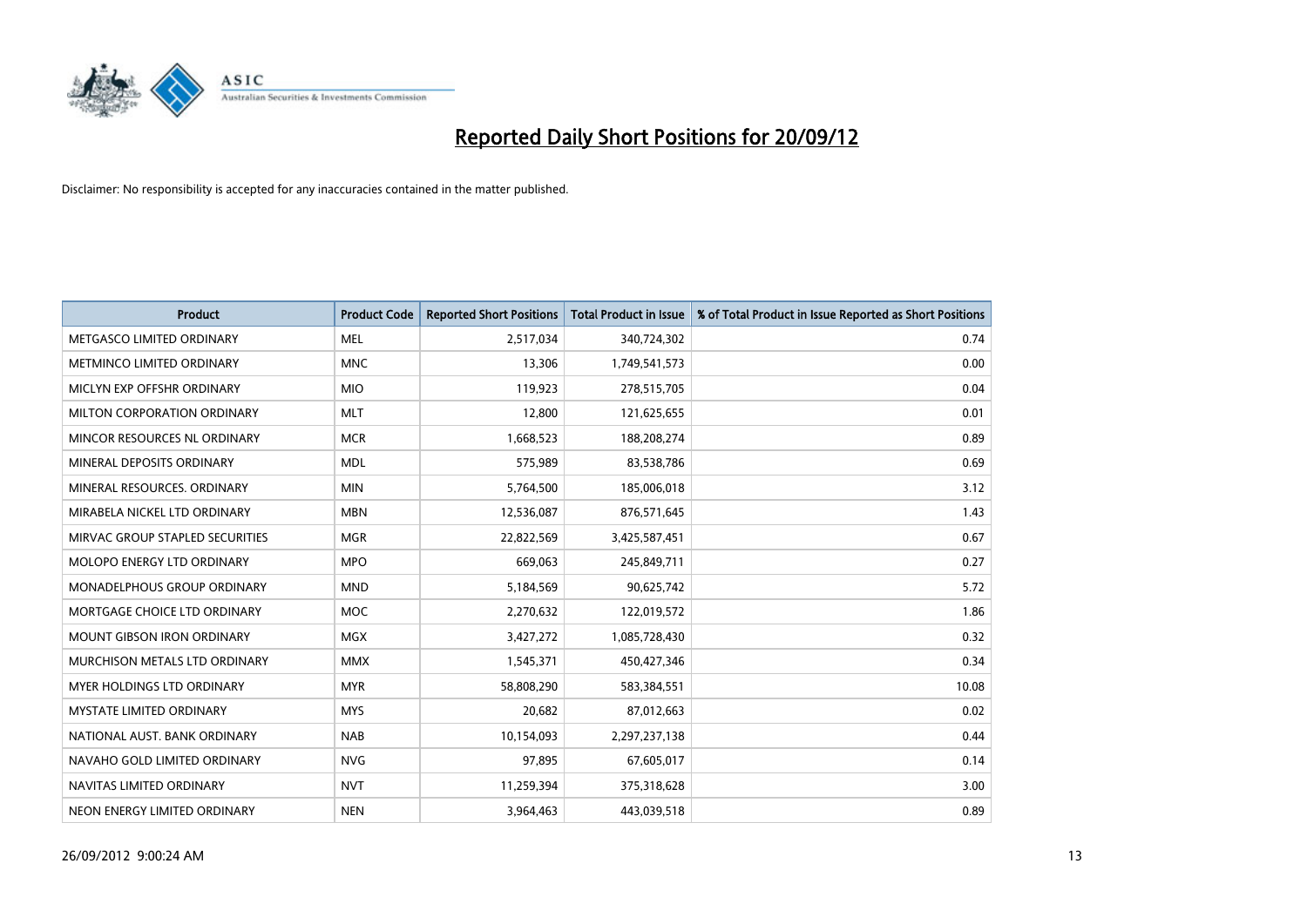

| <b>Product</b>                        | <b>Product Code</b> | <b>Reported Short Positions</b> | <b>Total Product in Issue</b> | % of Total Product in Issue Reported as Short Positions |
|---------------------------------------|---------------------|---------------------------------|-------------------------------|---------------------------------------------------------|
| NEW HOPE CORPORATION ORDINARY         | <b>NHC</b>          | 2,957,544                       | 830,411,534                   | 0.36                                                    |
| NEWCREST MINING ORDINARY              | <b>NCM</b>          | 2,893,320                       | 765,000,000                   | 0.38                                                    |
| NEWS CORP A NON-VOTING CDI            | <b>NWSLV</b>        | 3,468,487                       | 1,560,164,299                 | 0.22                                                    |
| NEWS CORP B VOTING CDI                | <b>NWS</b>          | 1,427,039                       | 798,520,953                   | 0.18                                                    |
| NEWSAT LIMITED ORDINARY               | <b>NWT</b>          | 61,425                          | 233,052,157                   | 0.03                                                    |
| NEXTDC LIMITED ORDINARY               | <b>NXT</b>          | 2,504,242                       | 150,602,388                   | 1.66                                                    |
| NEXUS ENERGY LIMITED ORDINARY         | <b>NXS</b>          | 2,528,847                       | 1,329,821,159                 | 0.19                                                    |
| NIB HOLDINGS LIMITED ORDINARY         | <b>NHF</b>          | 116,541                         | 439,004,182                   | 0.03                                                    |
| NIDO PETROLEUM ORDINARY               | <b>NDO</b>          | 105,313                         | 1,390,829,818                 | 0.01                                                    |
| NOBLE MINERAL RES ORDINARY            | <b>NMG</b>          | 4,536,497                       | 645,522,952                   | 0.70                                                    |
| NORFOLK GROUP ORDINARY                | <b>NFK</b>          | 350                             | 158,890,730                   | 0.00                                                    |
| NORTHERN IRON LTD ORDINARY            | <b>NFE</b>          | 220,269                         | 369,980,113                   | 0.06                                                    |
| NORTHERN STAR ORDINARY                | <b>NST</b>          | 1,245,736                       | 423,968,168                   | 0.29                                                    |
| NRW HOLDINGS LIMITED ORDINARY         | <b>NWH</b>          | 3,936,685                       | 278,888,011                   | 1.41                                                    |
| NUFARM LIMITED ORDINARY               | <b>NUF</b>          | 6,553,943                       | 262,142,247                   | 2.50                                                    |
| OAKTON LIMITED ORDINARY               | <b>OKN</b>          | 117,931                         | 91,721,874                    | 0.13                                                    |
| OCEANAGOLD CORP. CHESS DEPOSITARY INT | <b>OGC</b>          | 1,003,805                       | 263,024,376                   | 0.38                                                    |
| OIL SEARCH LTD ORDINARY               | OSH                 | 6,542,499                       | 1,331,356,047                 | 0.49                                                    |
| OM HOLDINGS LIMITED ORDINARY          | OMH                 | 4,238,217                       | 604,105,150                   | 0.70                                                    |
| ORICA LIMITED ORDINARY                | ORI                 | 1,805,538                       | 365,642,802                   | 0.49                                                    |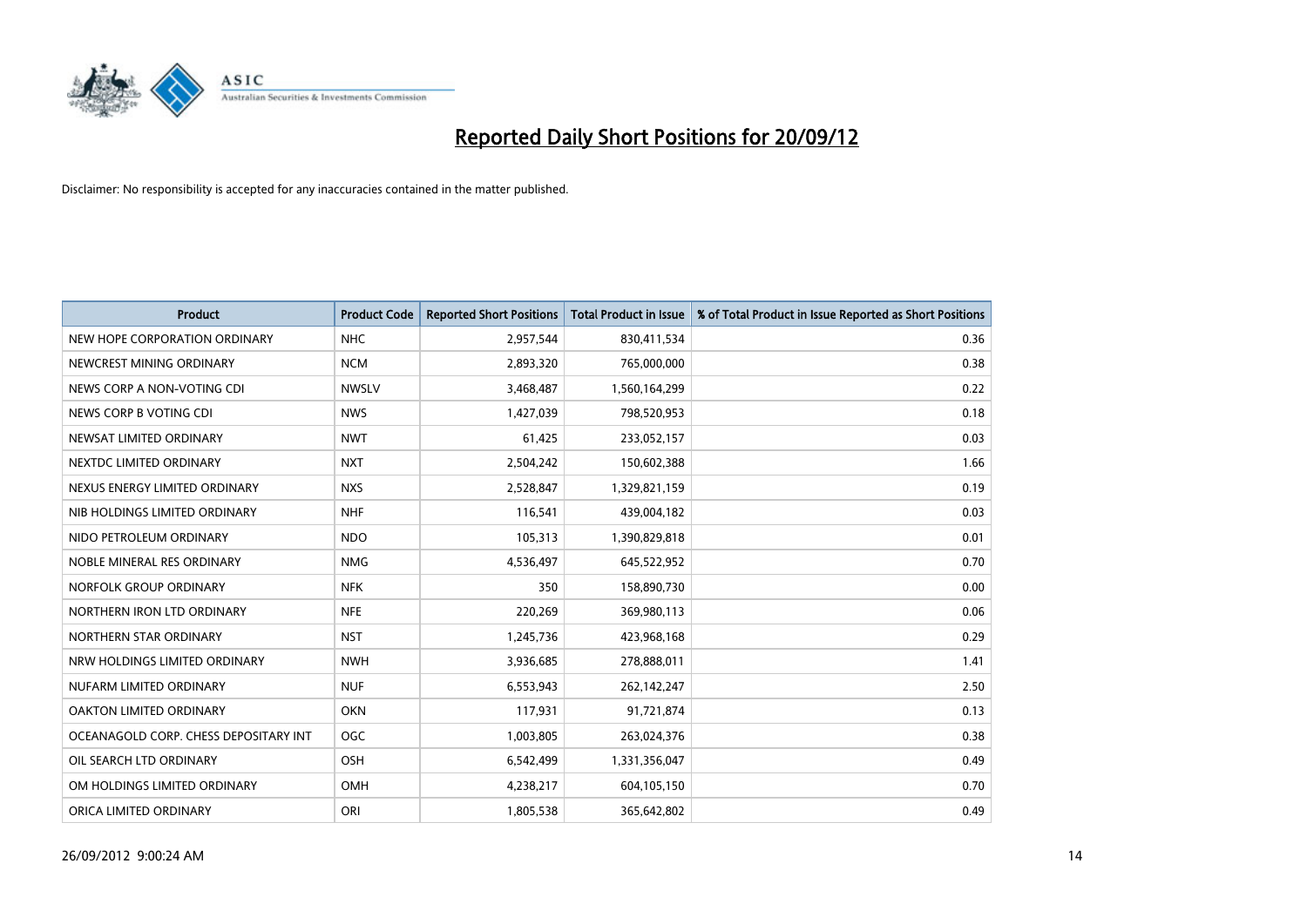

| <b>Product</b>               | <b>Product Code</b> | <b>Reported Short Positions</b> | <b>Total Product in Issue</b> | % of Total Product in Issue Reported as Short Positions |
|------------------------------|---------------------|---------------------------------|-------------------------------|---------------------------------------------------------|
| ORIGIN ENERGY ORDINARY       | <b>ORG</b>          | 6,511,846                       | 1,090,107,548                 | 0.60                                                    |
| OROCOBRE LIMITED ORDINARY    | <b>ORE</b>          | 24,716                          | 103,195,029                   | 0.02                                                    |
| OROTONGROUP LIMITED ORDINARY | ORL                 | 183,955                         | 40,880,902                    | 0.45                                                    |
| OZ MINERALS ORDINARY         | OZL                 | 4,849,864                       | 303,470,022                   | 1.60                                                    |
| PACIFIC BRANDS ORDINARY      | <b>PBG</b>          | 7,058,005                       | 912,915,695                   | 0.77                                                    |
| PALADIN ENERGY LTD ORDINARY  | <b>PDN</b>          | 67,598,887                      | 836,825,651                   | 8.08                                                    |
| PANAUST LIMITED ORDINARY     | <b>PNA</b>          | 3,685,206                       | 604,599,995                   | 0.61                                                    |
| PANCONTINENTAL OIL ORDINARY  | <b>PCL</b>          | 300,000                         | 1,148,744,096                 | 0.03                                                    |
| PANORAMIC RESOURCES ORDINARY | PAN                 | 4,946,507                       | 255,681,195                   | 1.93                                                    |
| PAPERLINX LIMITED ORDINARY   | <b>PPX</b>          | 67,945                          | 609,280,761                   | 0.01                                                    |
| PAPILLON RES LTD ORDINARY    | <b>PIR</b>          | 898,578                         | 247,484,045                   | 0.36                                                    |
| PEET LIMITED ORDINARY        | <b>PPC</b>          | 1,959,011                       | 321,013,141                   | 0.61                                                    |
| PERILYA LIMITED ORDINARY     | PEM                 | 137,659                         | 769,316,426                   | 0.02                                                    |
| PERPETUAL LIMITED ORDINARY   | PPT                 | 2,236,968                       | 41,980,678                    | 5.33                                                    |
| PERSEUS MINING LTD ORDINARY  | PRU                 | 10,327,732                      | 457,962,088                   | 2.26                                                    |
| PHARMAXIS LTD ORDINARY       | <b>PXS</b>          | 5,640,128                       | 307,888,389                   | 1.83                                                    |
| PLATINUM ASSET ORDINARY      | <b>PTM</b>          | 10,895,714                      | 561,347,878                   | 1.94                                                    |
| PLATINUM AUSTRALIA ORDINARY  | <b>PLA</b>          | 836,127                         | 504,968,043                   | 0.17                                                    |
| PMP LIMITED ORDINARY         | <b>PMP</b>          | 71,219                          | 323,781,124                   | 0.02                                                    |
| PREMIER INVESTMENTS ORDINARY | <b>PMV</b>          | 709,927                         | 155,260,478                   | 0.46                                                    |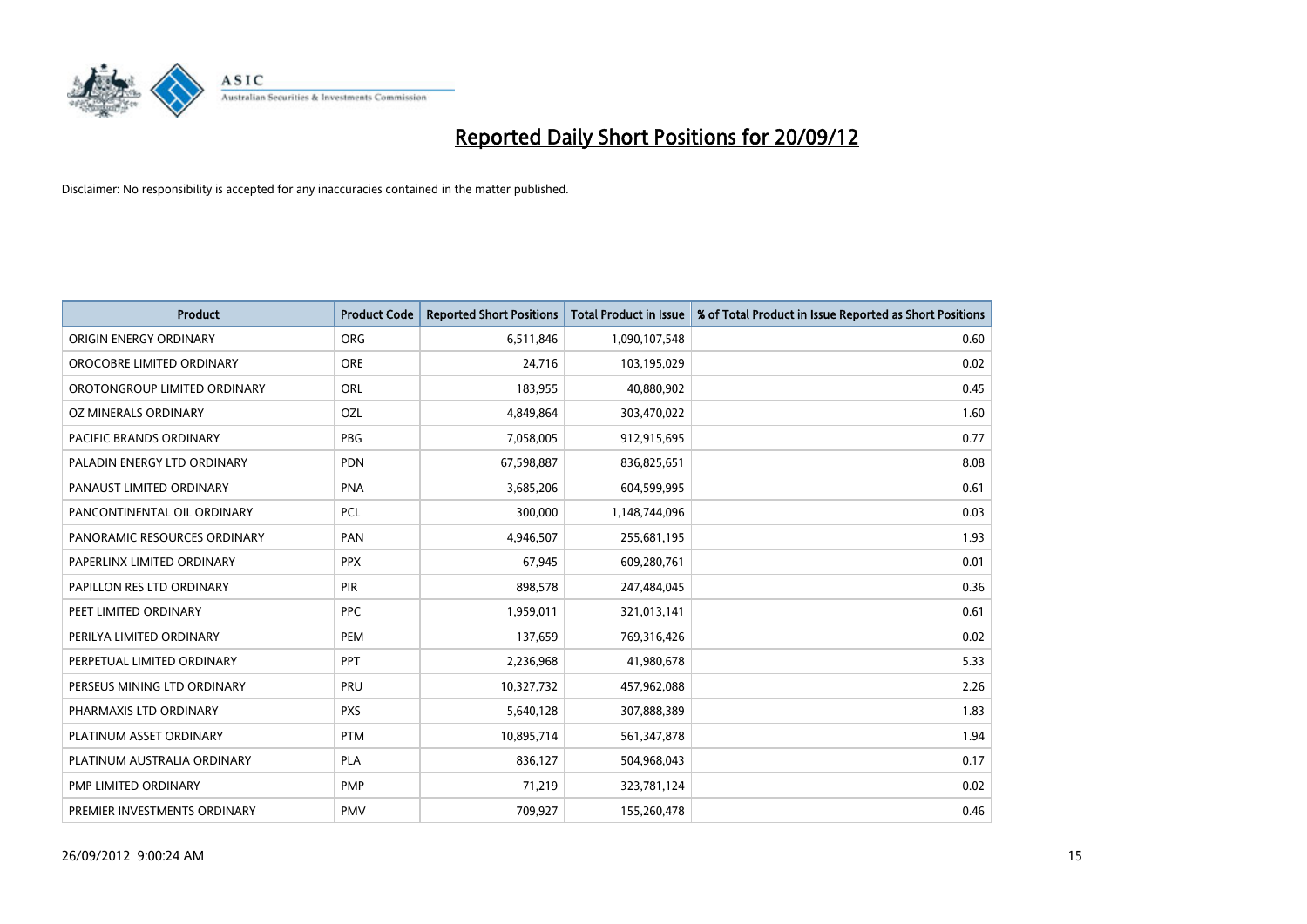

| <b>Product</b>                      | <b>Product Code</b> | <b>Reported Short Positions</b> | <b>Total Product in Issue</b> | % of Total Product in Issue Reported as Short Positions |
|-------------------------------------|---------------------|---------------------------------|-------------------------------|---------------------------------------------------------|
| PRIMA BIOMED LTD ORDINARY           | <b>PRR</b>          | 4,591,393                       | 1,066,063,388                 | 0.43                                                    |
| PRIMARY HEALTH CARE ORDINARY        | <b>PRY</b>          | 21,801,982                      | 501,717,314                   | 4.35                                                    |
| PRIMEAG AUSTRALIA ORDINARY          | PAG                 | 77,369                          | 266,394,444                   | 0.03                                                    |
| PROGRAMMED ORDINARY                 | <b>PRG</b>          | 487,119                         | 118,175,280                   | 0.41                                                    |
| PROSPERITY RESOURCES ORDINARY       | <b>PSP</b>          | 472,550                         | 382,692,180                   | 0.12                                                    |
| <b>QANTAS AIRWAYS ORDINARY</b>      | QAN                 | 20,636,598                      | 2,265,123,620                 | 0.91                                                    |
| OBE INSURANCE GROUP ORDINARY        | OBE                 | 55,666,470                      | 1,181,684,901                 | 4.71                                                    |
| OR NATIONAL LIMITED ORDINARY        | <b>ORN</b>          | 15,303,563                      | 2,440,000,000                 | 0.63                                                    |
| ORXPHARMA LTD ORDINARY              | <b>ORX</b>          | 96.676                          | 144,577,206                   | 0.07                                                    |
| <b>QUBE LOGISTICS HLDG ORDINARY</b> | <b>QUB</b>          | 6,546,904                       | 921,407,185                   | 0.71                                                    |
| RAMELIUS RESOURCES ORDINARY         | <b>RMS</b>          | 3,345,497                       | 336,256,949                   | 0.99                                                    |
| RAMSAY HEALTH CARE ORDINARY         | <b>RHC</b>          | 2,194,585                       | 202,081,252                   | 1.09                                                    |
| <b>REA GROUP ORDINARY</b>           | <b>REA</b>          | 183,989                         | 131,714,699                   | 0.14                                                    |
| <b>RECKON LIMITED ORDINARY</b>      | <b>RKN</b>          | 570,058                         | 129,488,015                   | 0.44                                                    |
| <b>RED 5 LIMITED ORDINARY</b>       | <b>RED</b>          | 100,944                         | 135,488,008                   | 0.07                                                    |
| RED FORK ENERGY ORDINARY            | <b>RFE</b>          | 814,738                         | 384,951,719                   | 0.21                                                    |
| REDBANK ENERGY LTD ORDINARY         | <b>AEI</b>          | 13                              | 786,287                       | 0.00                                                    |
| REECE AUSTRALIA LTD. ORDINARY       | <b>REH</b>          | 5,001                           | 99,600,000                    | 0.01                                                    |
| REGIS RESOURCES ORDINARY            | <b>RRL</b>          | 550,597                         | 454,015,720                   | 0.12                                                    |
| RESMED INC CDI 10:1                 | <b>RMD</b>          | 1,547,921                       | 1,556,242,300                 | 0.10                                                    |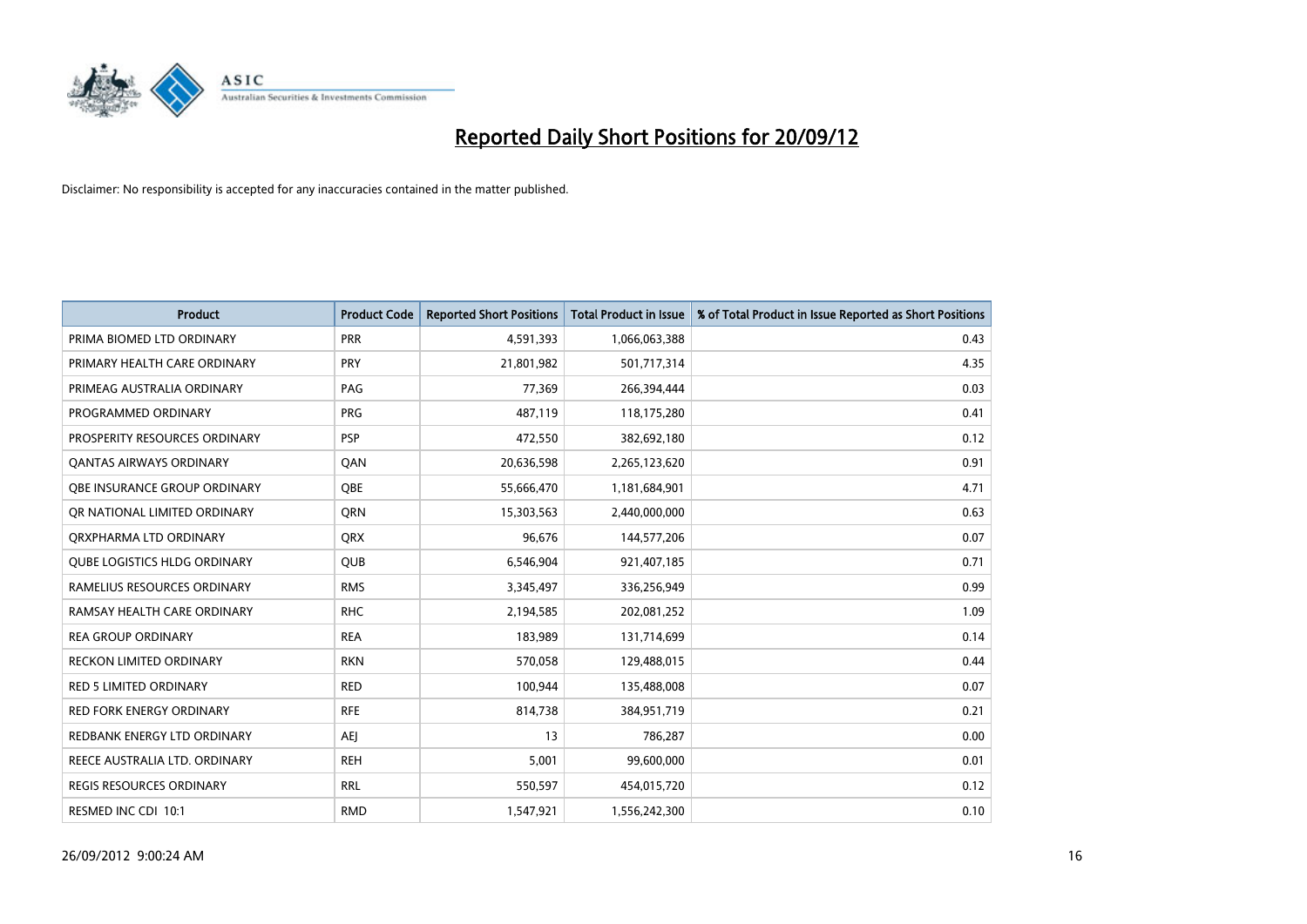

| <b>Product</b>                      | <b>Product Code</b> | <b>Reported Short Positions</b> | <b>Total Product in Issue</b> | % of Total Product in Issue Reported as Short Positions |
|-------------------------------------|---------------------|---------------------------------|-------------------------------|---------------------------------------------------------|
| <b>RESOLUTE MINING ORDINARY</b>     | <b>RSG</b>          | 1,662,150                       | 628,628,623                   | 0.26                                                    |
| <b>RESOURCE GENERATION ORDINARY</b> | <b>RES</b>          | 173                             | 262,895,652                   | 0.00                                                    |
| REVERSE CORP LIMITED ORDINARY       | <b>REF</b>          | 100                             | 92,382,175                    | 0.00                                                    |
| REX MINERALS LIMITED ORDINARY       | <b>RXM</b>          | 472,577                         | 188,907,284                   | 0.25                                                    |
| <b>RHG LIMITED ORDINARY</b>         | <b>RHG</b>          | 32,730                          | 308,483,177                   | 0.01                                                    |
| <b>RIALTO ENERGY ORDINARY</b>       | <b>RIA</b>          | 41                              | 672,259,992                   | 0.00                                                    |
| RIO TINTO LIMITED ORDINARY          | <b>RIO</b>          | 17,264,451                      | 435,758,720                   | 3.96                                                    |
| ROC OIL COMPANY ORDINARY            | <b>ROC</b>          | 1,522,056                       | 683,235,552                   | 0.22                                                    |
| ROCKLANDS RICH. LTD ORDINARY        | <b>RCI</b>          | 7,010,000                       | 388,203,917                   | 1.81                                                    |
| <b>RURALCO HOLDINGS ORDINARY</b>    | <b>RHL</b>          | 12,000                          | 55,019,284                    | 0.02                                                    |
| SABRE RESOURCES ORDINARY            | <b>SBR</b>          | 185,000                         | 180,472,228                   | 0.10                                                    |
| SAI GLOBAL LIMITED ORDINARY         | SAI                 | 3,124,606                       | 204,843,184                   | 1.53                                                    |
| SALMAT LIMITED ORDINARY             | <b>SLM</b>          | 2,269,210                       | 159,802,174                   | 1.42                                                    |
| SAMSON OIL & GAS LTD ORDINARY       | SSN                 | 2,558,519                       | 1,794,893,559                 | 0.14                                                    |
| SANDFIRE RESOURCES ORDINARY         | <b>SFR</b>          | 4,082,392                       | 151,557,635                   | 2.69                                                    |
| <b>SANTOS LTD ORDINARY</b>          | <b>STO</b>          | 5,110,349                       | 953,054,399                   | 0.54                                                    |
| SARACEN MINERAL ORDINARY            | SAR                 | 4,237,933                       | 594,815,640                   | 0.71                                                    |
| SEDGMAN LIMITED ORDINARY            | <b>SDM</b>          | 57,485                          | 215,512,930                   | 0.03                                                    |
| SEEK LIMITED ORDINARY               | <b>SEK</b>          | 9,129,287                       | 337,101,307                   | 2.71                                                    |
| SENEX ENERGY LIMITED ORDINARY       | SXY                 | 3,842,393                       | 1,139,734,837                 | 0.34                                                    |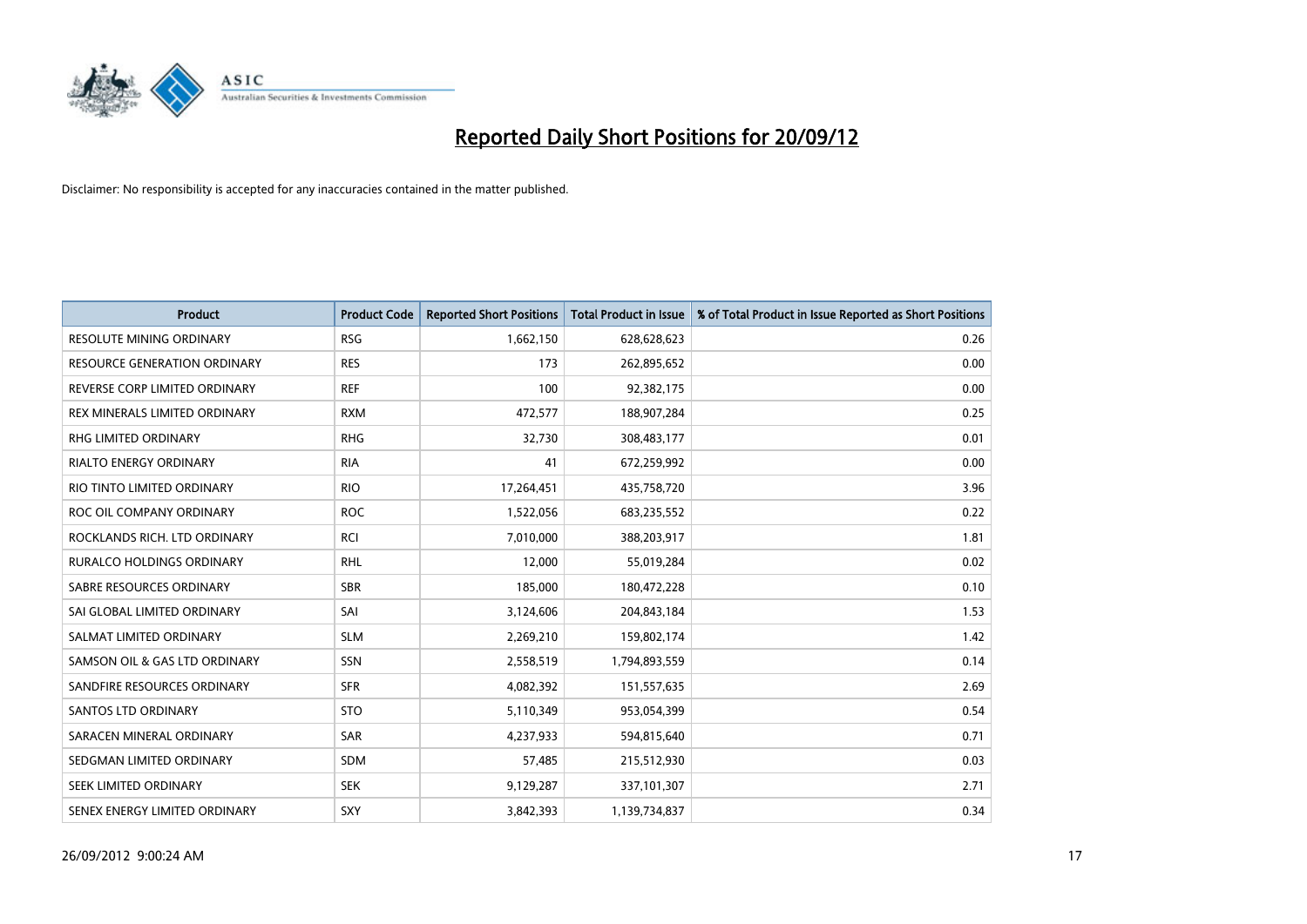

| <b>Product</b>                           | <b>Product Code</b> | <b>Reported Short Positions</b> | <b>Total Product in Issue</b> | % of Total Product in Issue Reported as Short Positions |
|------------------------------------------|---------------------|---------------------------------|-------------------------------|---------------------------------------------------------|
| SERVCORP LIMITED ORDINARY                | SRV                 | 42.718                          | 98,440,807                    | 0.04                                                    |
| SERVICE STREAM ORDINARY                  | <b>SSM</b>          | 400                             | 283,418,867                   | 0.00                                                    |
| SEVEN GROUP HOLDINGS ORDINARY            | <b>SVW</b>          | 1,909,336                       | 307,410,281                   | 0.62                                                    |
| SEVEN WEST MEDIA LTD ORDINARY            | <b>SWM</b>          | 18,087,677                      | 999,160,872                   | 1.81                                                    |
| SIGMA PHARMACEUTICAL ORDINARY            | <b>SIP</b>          | 5,462,931                       | 1,186,303,520                 | 0.46                                                    |
| SILEX SYSTEMS ORDINARY                   | <b>SLX</b>          | 641,548                         | 170,143,997                   | 0.38                                                    |
| SILVER LAKE RESOURCE ORDINARY            | <b>SLR</b>          | 11,951,158                      | 225,493,476                   | 5.30                                                    |
| SIMS METAL MGMT LTD ORDINARY             | SGM                 | 7,813,003                       | 204,276,630                   | 3.82                                                    |
| SINGAPORE TELECOMM. CHESS DEPOSITARY INT | SGT                 | 10,109,807                      | 145, 123, 714                 | 6.97                                                    |
| SIRTEX MEDICAL ORDINARY                  | <b>SRX</b>          | 1,831                           | 55,768,136                    | 0.00                                                    |
| SKILLED GROUP LTD ORDINARY               | <b>SKE</b>          | 2,307,880                       | 233,487,276                   | 0.99                                                    |
| <b>SKY NETWORK ORDINARY</b>              | <b>SKT</b>          | 4,000                           | 389,139,785                   | 0.00                                                    |
| <b>SLATER &amp; GORDON ORDINARY</b>      | SGH                 | 1,001                           | 168,600,731                   | 0.00                                                    |
| SMS MANAGEMENT, ORDINARY                 | <b>SMX</b>          | 873,944                         | 68,900,456                    | 1.27                                                    |
| SONIC HEALTHCARE ORDINARY                | <b>SHL</b>          | 4,628,051                       | 392,649,875                   | 1.18                                                    |
| SOUL PATTINSON (W.H) ORDINARY            | SOL                 | 14,453                          | 239,395,320                   | 0.01                                                    |
| SOUTH BOULDER MINES ORDINARY             | <b>STB</b>          | 108,590                         | 126,732,826                   | 0.09                                                    |
| SP AUSNET STAPLED SECURITIES             | <b>SPN</b>          | 3,567,530                       | 3,339,620,165                 | 0.11                                                    |
| SPARK INFRASTRUCTURE STAPLED NOTE & UNIT | SKI                 | 37,756,611                      | 1,326,734,264                 | 2.85                                                    |
| SPECIALTY FASHION ORDINARY               | <b>SFH</b>          | 2,439,121                       | 192,236,121                   | 1.27                                                    |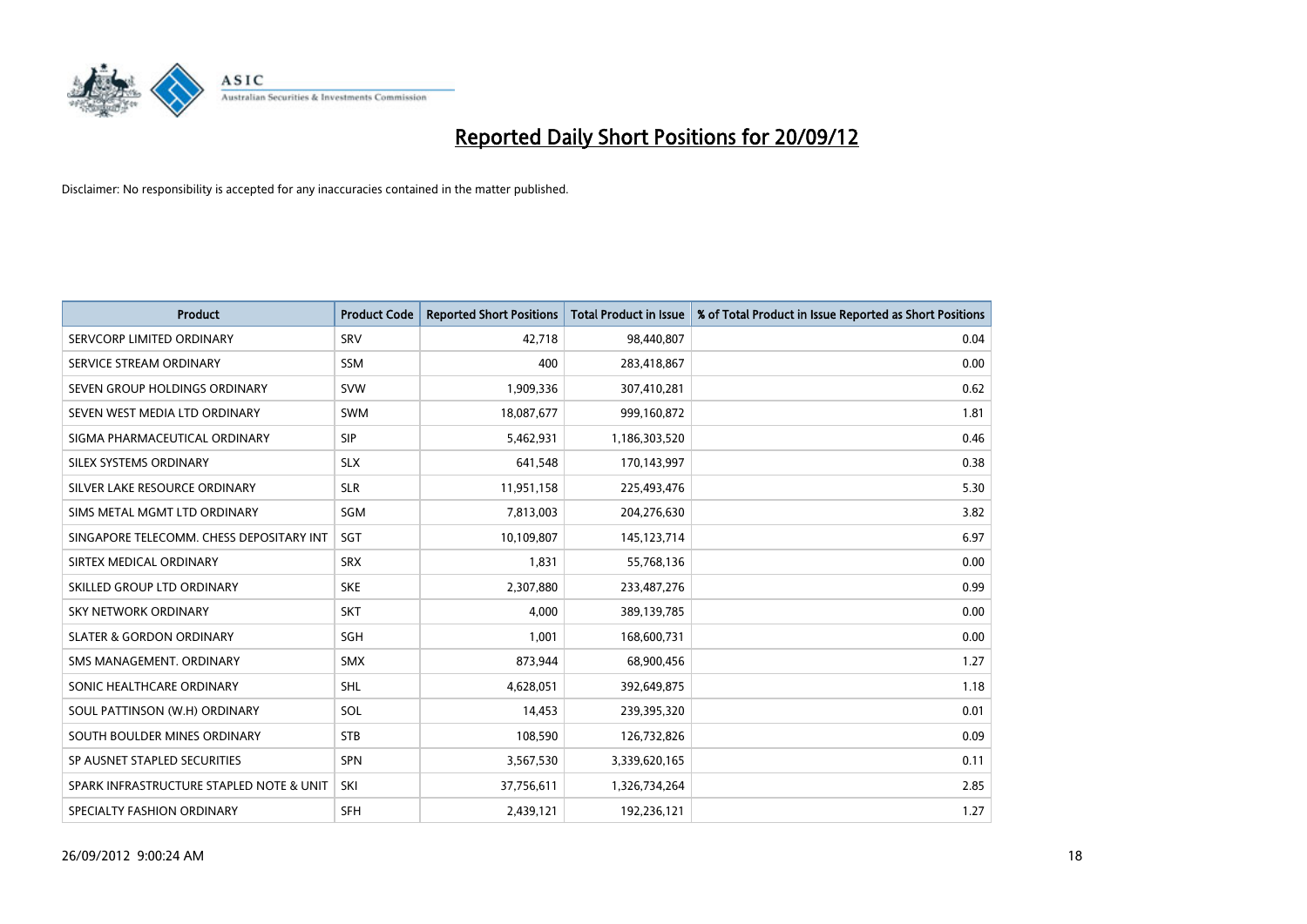

| <b>Product</b>                      | <b>Product Code</b> | <b>Reported Short Positions</b> | <b>Total Product in Issue</b> | % of Total Product in Issue Reported as Short Positions |
|-------------------------------------|---------------------|---------------------------------|-------------------------------|---------------------------------------------------------|
| ST BARBARA LIMITED ORDINARY         | <b>SBM</b>          | 5,647,946                       | 488,074,077                   | 1.16                                                    |
| STANMORE COAL LTD ORDINARY          | <b>SMR</b>          | 32,870                          | 179,409,108                   | 0.02                                                    |
| STARPHARMA HOLDINGS ORDINARY        | SPL                 | 3,535,314                       | 283,515,060                   | 1.25                                                    |
| STHN CROSS MEDIA ORDINARY           | SXL                 | 20,320,615                      | 704,858,525                   | 2.88                                                    |
| STOCKLAND UNITS/ORD STAPLED         | SGP                 | 10,007,521                      | 2,203,157,963                 | 0.45                                                    |
| STRAITS RES LTD. ORDINARY           | SRO                 | 725,689                         | 456,529,474                   | 0.16                                                    |
| STRAITS RES LTD. RTS26-SEP-12 FORUS | <b>SROR</b>         | 442.280                         | 707,620,685                   | 0.06                                                    |
| STW COMMUNICATIONS ORDINARY         | SGN                 | 114,139                         | 362,798,351                   | 0.03                                                    |
| SUNCORP GROUP LTD ORDINARY          | <b>SUN</b>          | 8,583,612                       | 1,286,600,980                 | 0.67                                                    |
| SUNDANCE ENERGY ORDINARY            | <b>SEA</b>          | 36,972                          | 277,098,474                   | 0.01                                                    |
| SUNDANCE RESOURCES ORDINARY         | <b>SDL</b>          | 2,719,861                       | 3,049,577,034                 | 0.09                                                    |
| SUNLAND GROUP LTD ORDINARY          | <b>SDG</b>          | 18,391                          | 196,717,811                   | 0.01                                                    |
| SUPER RET REP LTD ORDINARY          | <b>SUL</b>          | 618,034                         | 196,382,811                   | 0.31                                                    |
| SYD AIRPORT STAPLED US PROHIBIT.    | <b>SYD</b>          | 13,954,356                      | 1,861,210,782                 | 0.75                                                    |
| SYRAH RESOURCES ORDINARY            | <b>SYR</b>          | 32,592                          | 126,723,021                   | 0.03                                                    |
| TABCORP HOLDINGS LTD ORDINARY       | <b>TAH</b>          | 10,607,879                      | 730,113,969                   | 1.45                                                    |
| TANAMI GOLD NL ORDINARY             | <b>TAM</b>          | 299,202                         | 261,132,677                   | 0.11                                                    |
| TAP OIL LIMITED ORDINARY            | <b>TAP</b>          | 732,397                         | 241,295,311                   | 0.30                                                    |
| TASSAL GROUP LIMITED ORDINARY       | <b>TGR</b>          | 468,419                         | 146,304,404                   | 0.32                                                    |
| <b>TATTS GROUP LTD ORDINARY</b>     | <b>TTS</b>          | 8,130,291                       | 1,363,158,853                 | 0.60                                                    |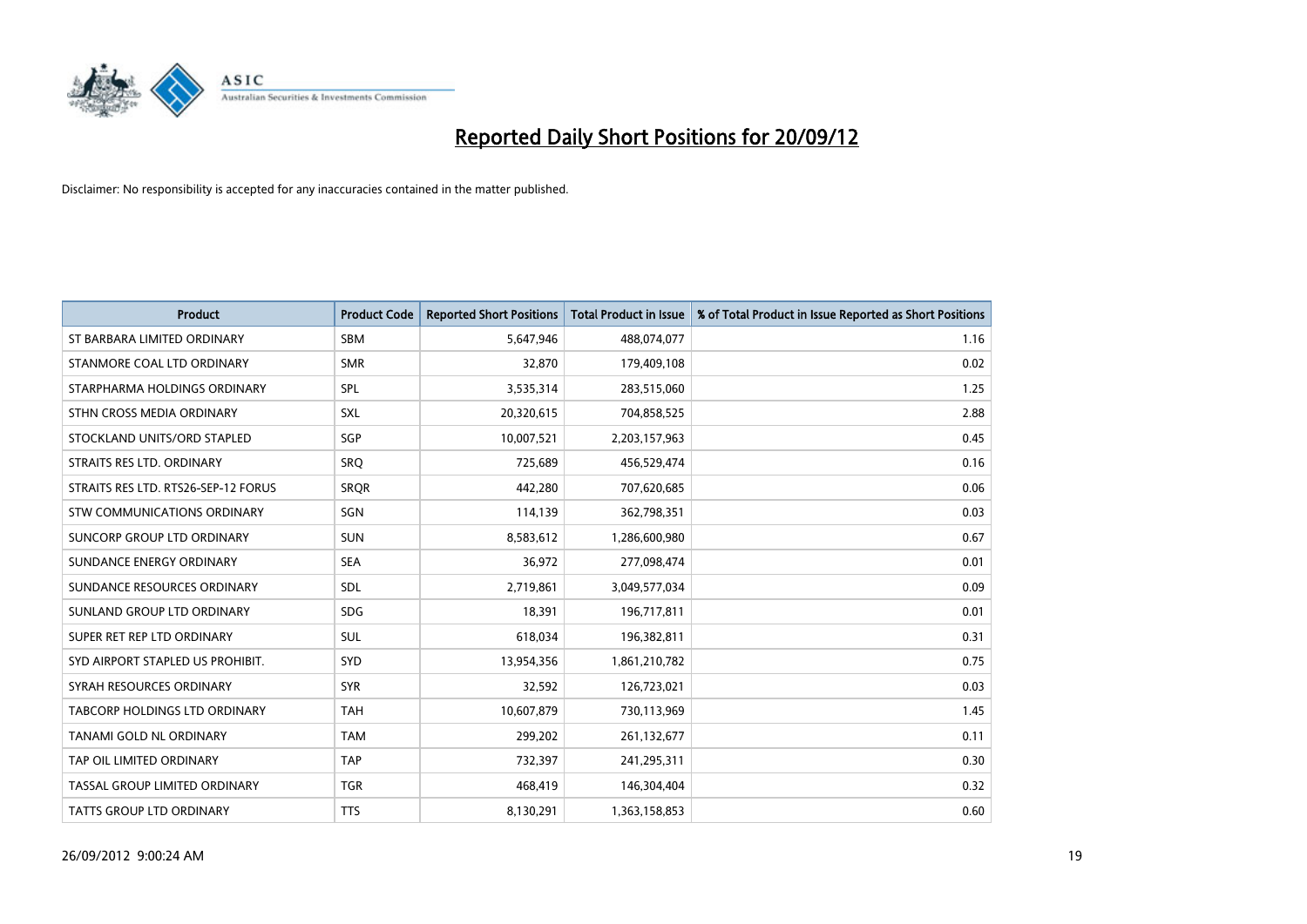

| <b>Product</b>                       | <b>Product Code</b> | <b>Reported Short Positions</b> | <b>Total Product in Issue</b> | % of Total Product in Issue Reported as Short Positions |
|--------------------------------------|---------------------|---------------------------------|-------------------------------|---------------------------------------------------------|
| <b>TELECOM CORPORATION ORDINARY</b>  | <b>TEL</b>          | 13,691,350                      | 1,857,371,891                 | 0.74                                                    |
| TELSTRA CORPORATION. ORDINARY        | <b>TLS</b>          | 21,572,436                      | 12,443,074,357                | 0.17                                                    |
| TEN NETWORK HOLDINGS ORDINARY        | <b>TEN</b>          | 91,309,837                      | 1,437,204,873                 | 6.35                                                    |
| TERANGA GOLD CORP CDI 1:1            | <b>TGZ</b>          | 95,548                          | 162,538,320                   | 0.06                                                    |
| TEXON PETROLEUM LTD ORDINARY         | <b>TXN</b>          | 65,515                          | 245,039,848                   | 0.03                                                    |
| TFS CORPORATION LTD ORDINARY         | <b>TFC</b>          |                                 | 279,621,829                   | 0.00                                                    |
| THE REJECT SHOP ORDINARY             | <b>TRS</b>          | 2,677,984                       | 26,092,220                    | 10.26                                                   |
| THORN GROUP LIMITED ORDINARY         | <b>TGA</b>          | 95,083                          | 146,374,703                   | 0.06                                                    |
| TIGER RESOURCES ORDINARY             | <b>TGS</b>          | 2,954,527                       | 673,470,269                   | 0.44                                                    |
| TOLL HOLDINGS LTD ORDINARY           | <b>TOL</b>          | 21,898,237                      | 717,133,875                   | 3.05                                                    |
| TOX FREE SOLUTIONS ORDINARY          | <b>TOX</b>          | 47,685                          | 115,311,608                   | 0.04                                                    |
| TPG TELECOM LIMITED ORDINARY         | <b>TPM</b>          | 2,146,414                       | 793,808,141                   | 0.27                                                    |
| <b>TRADE ME GROUP ORDINARY</b>       | <b>TME</b>          | 44,389                          | 395,745,510                   | 0.01                                                    |
| <b>TRANSFIELD SERVICES ORDINARY</b>  | <b>TSE</b>          | 6,478,243                       | 517,878,468                   | 1.25                                                    |
| TRANSPACIFIC INDUST, ORDINARY        | <b>TPI</b>          | 4,824,843                       | 1,578,528,702                 | 0.31                                                    |
| TRANSURBAN GROUP TRIPLE STAPLED SEC. | <b>TCL</b>          | 10,904,090                      | 1,461,665,097                 | 0.75                                                    |
| TREASURY WINE ESTATE ORDINARY        | <b>TWE</b>          | 13,197,619                      | 647,227,144                   | 2.04                                                    |
| TROY RESOURCES LTD ORDINARY          | <b>TRY</b>          | 269,214                         | 90,458,649                    | 0.30                                                    |
| UGL LIMITED ORDINARY                 | UGL                 | 6,584,910                       | 166,315,038                   | 3.96                                                    |
| UNILIFE CORPORATION CDI 6:1          | <b>UNS</b>          | 186,653                         | 253,416,456                   | 0.07                                                    |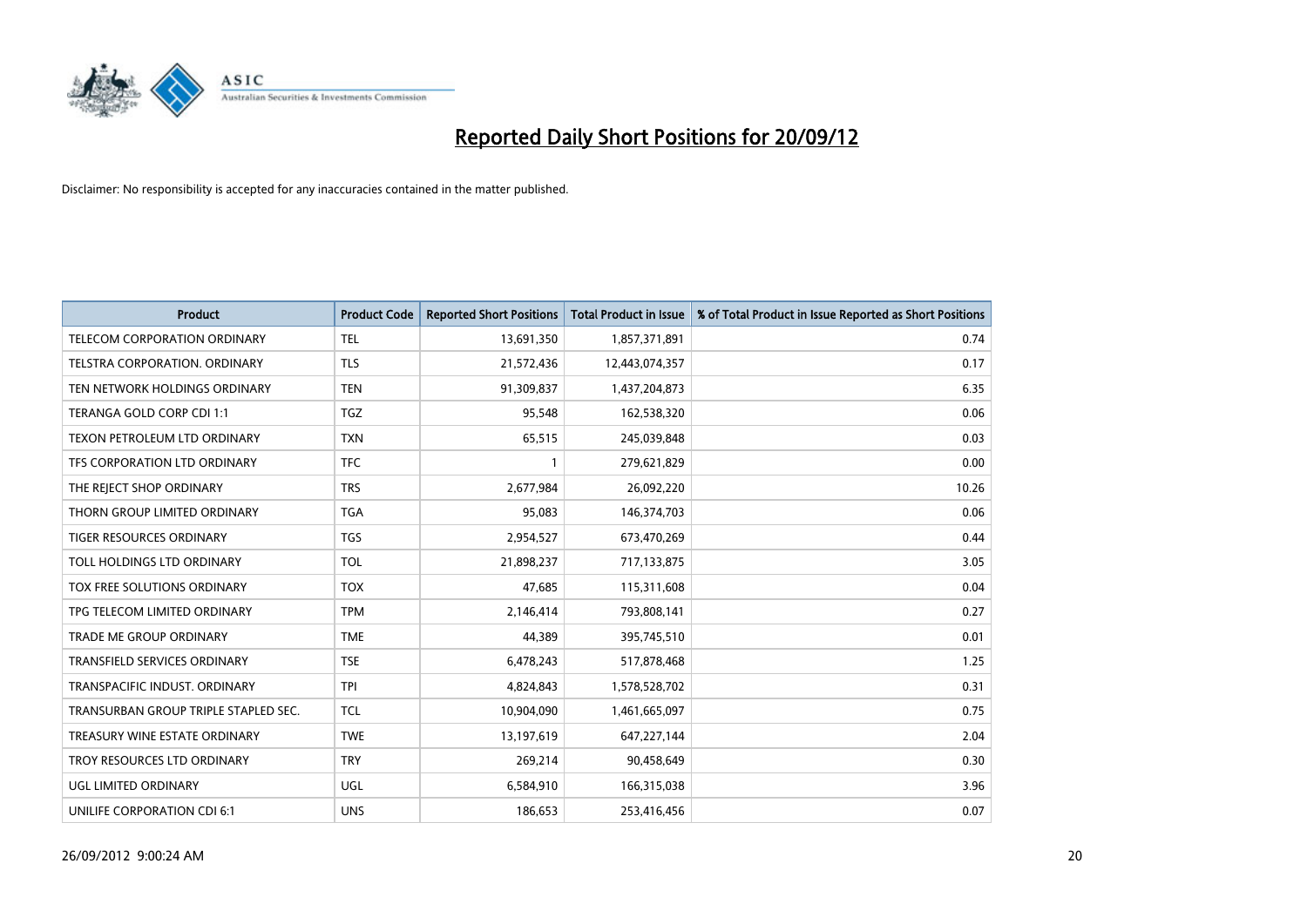

| <b>Product</b>                         | <b>Product Code</b> | <b>Reported Short Positions</b> | <b>Total Product in Issue</b> | % of Total Product in Issue Reported as Short Positions |
|----------------------------------------|---------------------|---------------------------------|-------------------------------|---------------------------------------------------------|
| <b>UXC LIMITED ORDINARY</b>            | <b>UXC</b>          | 701,863                         | 305,585,913                   | 0.23                                                    |
| <b>VENTURE MINERALS ORDINARY</b>       | <b>VMS</b>          | 135,674                         | 261,880,138                   | 0.05                                                    |
| <b>VILLAGE ROADSHOW LTD ORDINARY</b>   | <b>VRL</b>          | 34,740                          | 153,256,423                   | 0.02                                                    |
| VIRGIN AUS HLDG LTD ORDINARY           | <b>VAH</b>          | 38,434,287                      | 2,210,197,600                 | 1.74                                                    |
| VITERRA INC CDI 1:1                    | <b>VTA</b>          | 10                              | 68,629,939                    | 0.00                                                    |
| VNGD ALL-WORLD EX-US CDI 1:1           | <b>VEU</b>          | 815                             | 1,167,777                     | 0.07                                                    |
| <b>VOCUS COMMS LTD ORDINARY</b>        | <b>VOC</b>          | 27,210                          | 74,359,392                    | 0.04                                                    |
| WAH NAM INT HLDG LTD ORDINARY          | <b>WNI</b>          | 91,872                          | 7,224,094,327                 | 0.00                                                    |
| <b>WATPAC LIMITED ORDINARY</b>         | <b>WTP</b>          | 8,927                           | 184,332,526                   | 0.00                                                    |
| <b>WDS LIMITED ORDINARY</b>            | <b>WDS</b>          | 7                               | 144,740,614                   | 0.00                                                    |
| WEBIET LIMITED ORDINARY                | WEB                 | 168                             | 71,065,929                    | 0.00                                                    |
| <b>WESFARMERS LIMITED ORDINARY</b>     | <b>WES</b>          | 29,425,108                      | 1,006,582,930                 | 2.92                                                    |
| WESFARMERS LIMITED PARTIALLY PROTECTED | <b>WESN</b>         | 1,521,916                       | 150,555,880                   | 1.01                                                    |
| <b>WESTERN AREAS NL ORDINARY</b>       | <b>WSA</b>          | 11,607,383                      | 179,735,899                   | 6.46                                                    |
| WESTERN DESERT RES. ORDINARY           | <b>WDR</b>          | 90.488                          | 321,146,029                   | 0.03                                                    |
| WESTFIELD GROUP ORD/UNIT STAPLED SEC   | <b>WDC</b>          | 6,493,248                       | 2,252,921,141                 | 0.29                                                    |
| WESTFIELD RETAIL TST UNIT STAPLED      | <b>WRT</b>          | 23,575,775                      | 3,054,166,195                 | 0.77                                                    |
| WESTPAC BANKING CORP ORDINARY          | <b>WBC</b>          | 34,055,505                      | 3,080,152,029                 | 1.11                                                    |
| WHITE ENERGY COMPANY ORDINARY          | <b>WEC</b>          | 1,235,236                       | 322,974,494                   | 0.38                                                    |
| WHITEHAVEN COAL ORDINARY               | <b>WHC</b>          | 42,238,214                      | 1,013,190,387                 | 4.17                                                    |